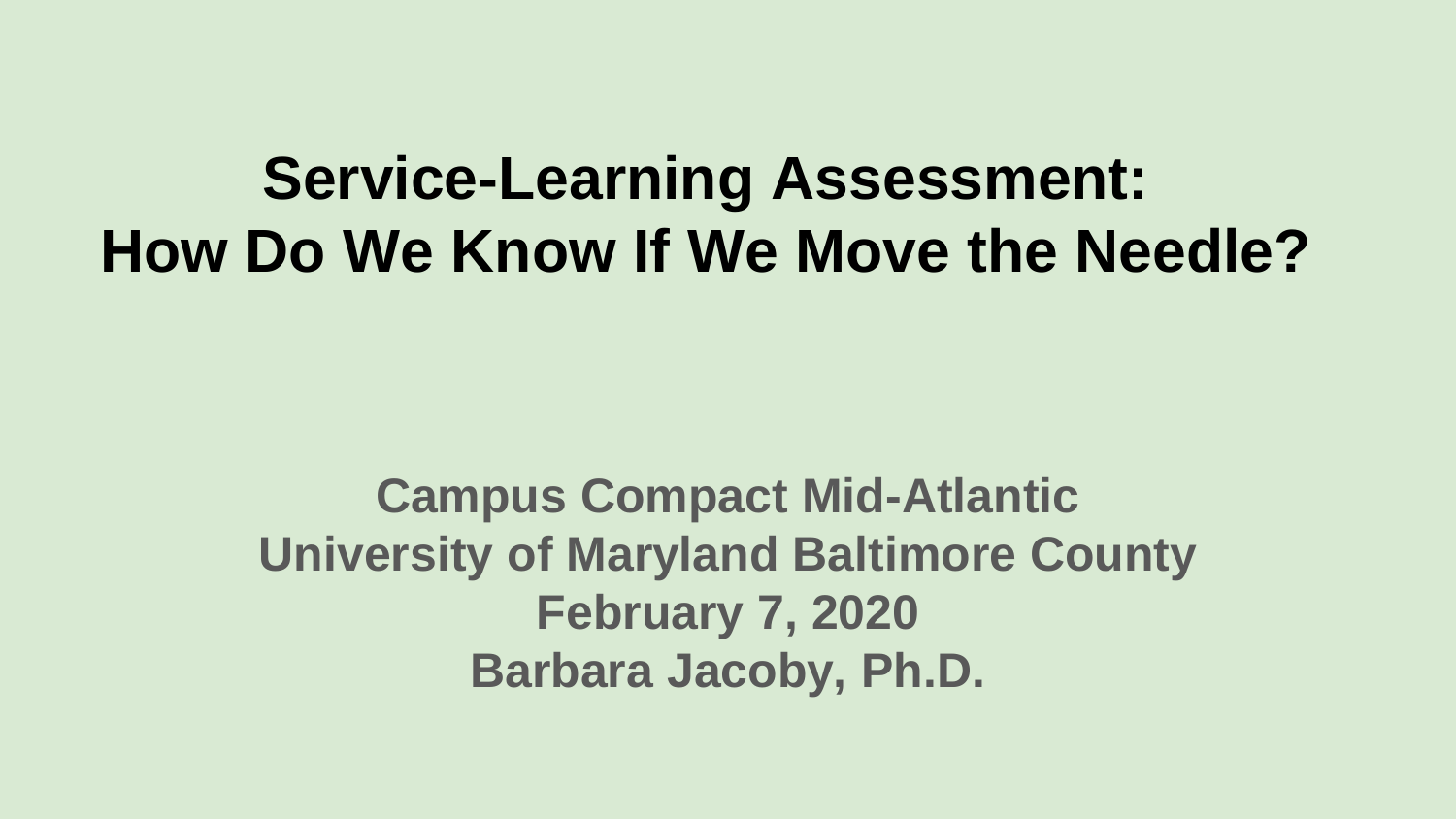## **The Big Questions**

**What are students learning?**

**Do communities really benefit?**

**It it worth all the time, energy, money?**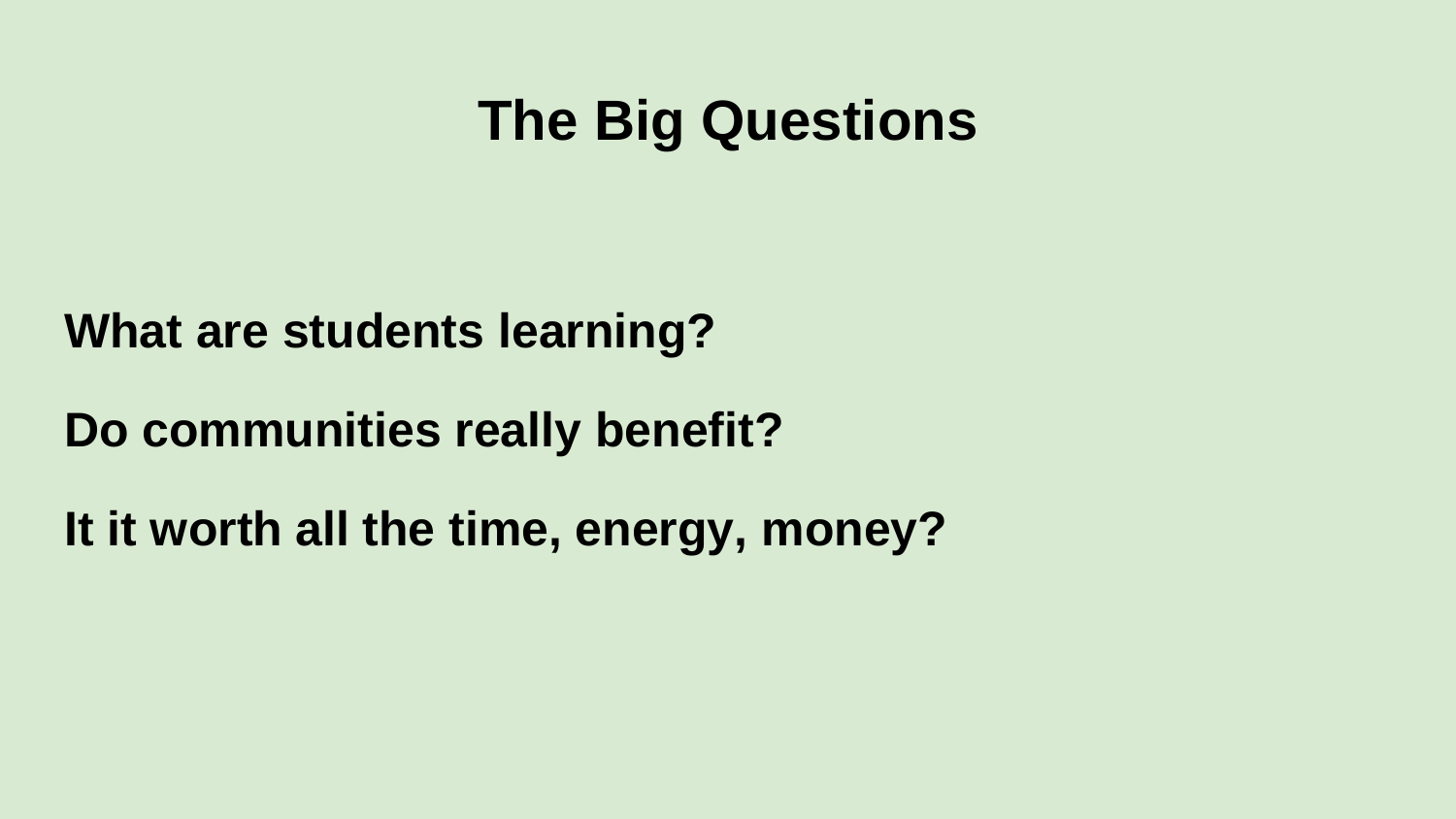#### **Service-Learning Assessment is...**

**… the systematic gathering of information and processing it to reach conclusions.**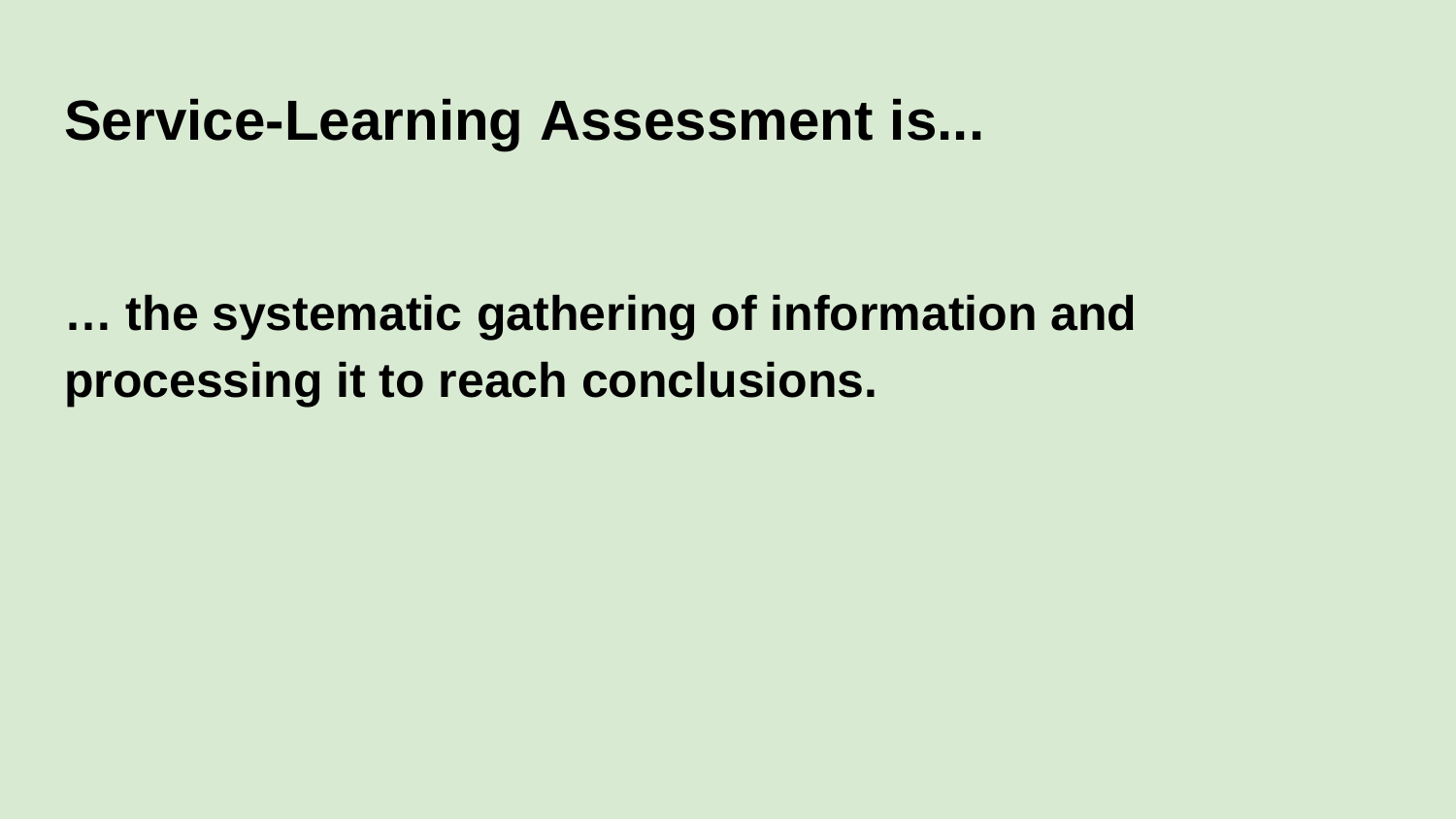## **Assessment as Counting**

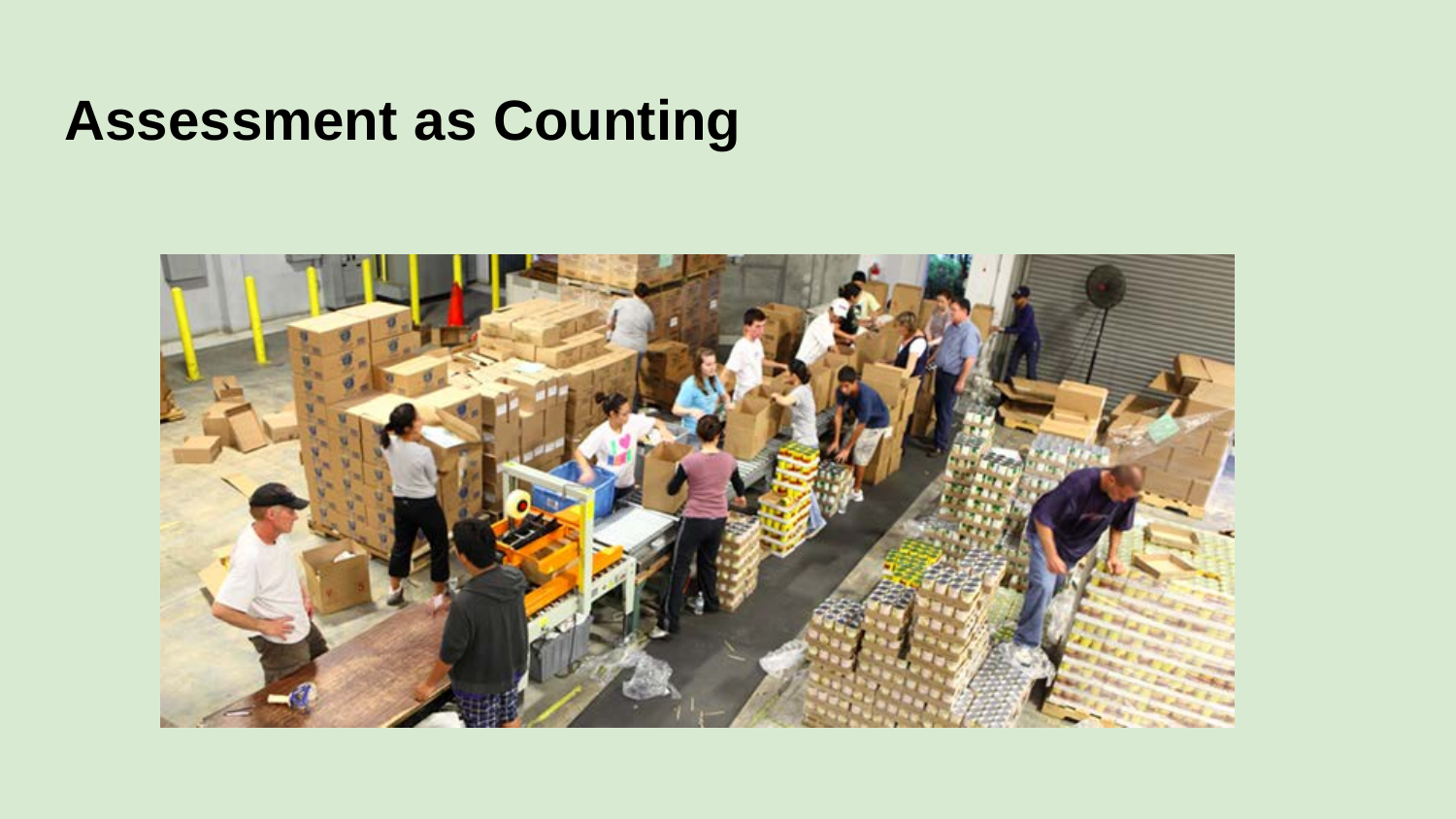#### **Assessment as Evaluation**

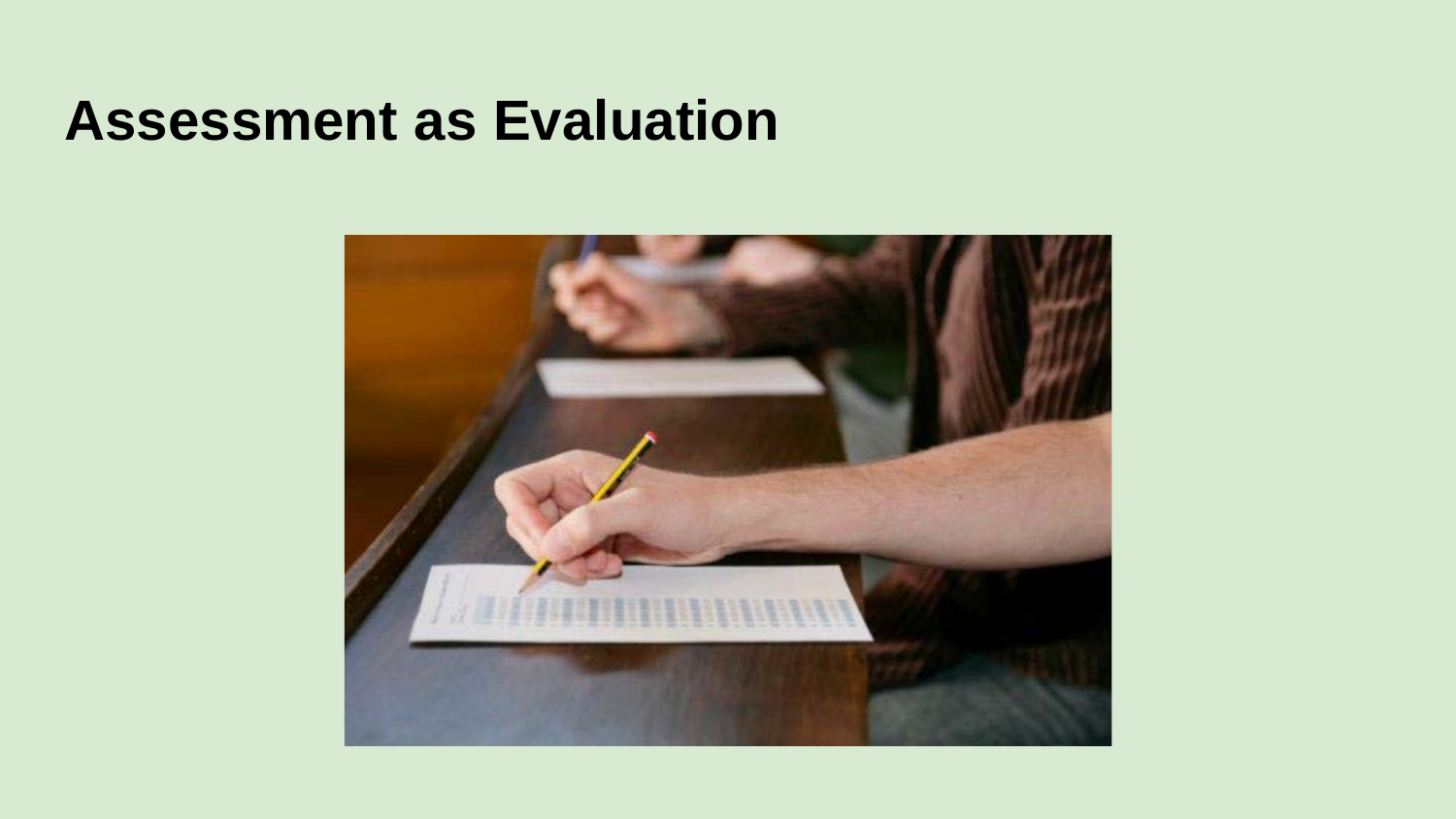### **Assessment as Benchmarking**

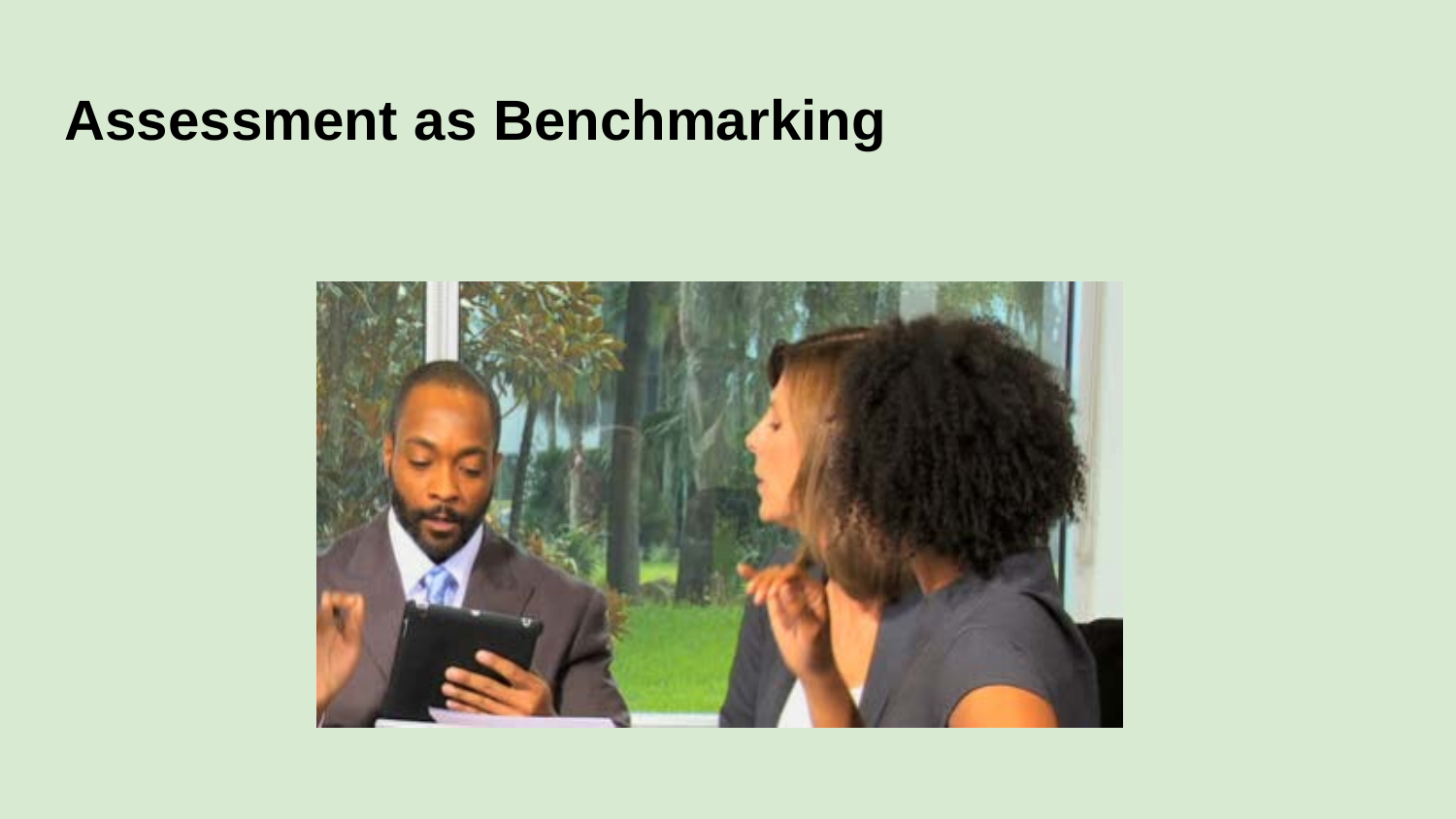#### **Outcomes Assessment**

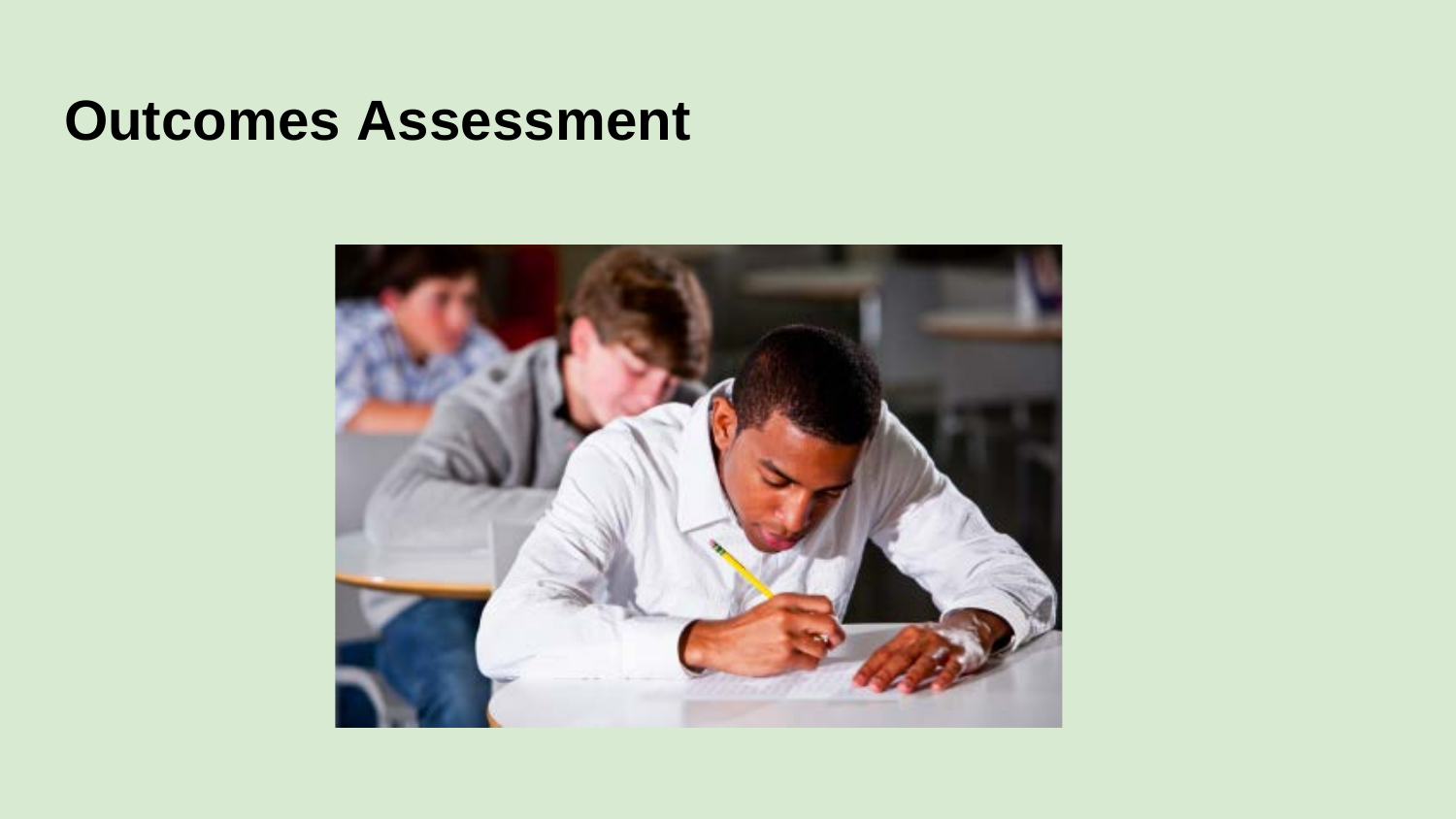## **Research is...**

**…systematic, scientific inquiry designed to collect, analyze, interpret, and use data to understand, describe, predict, or control a phenomenon.**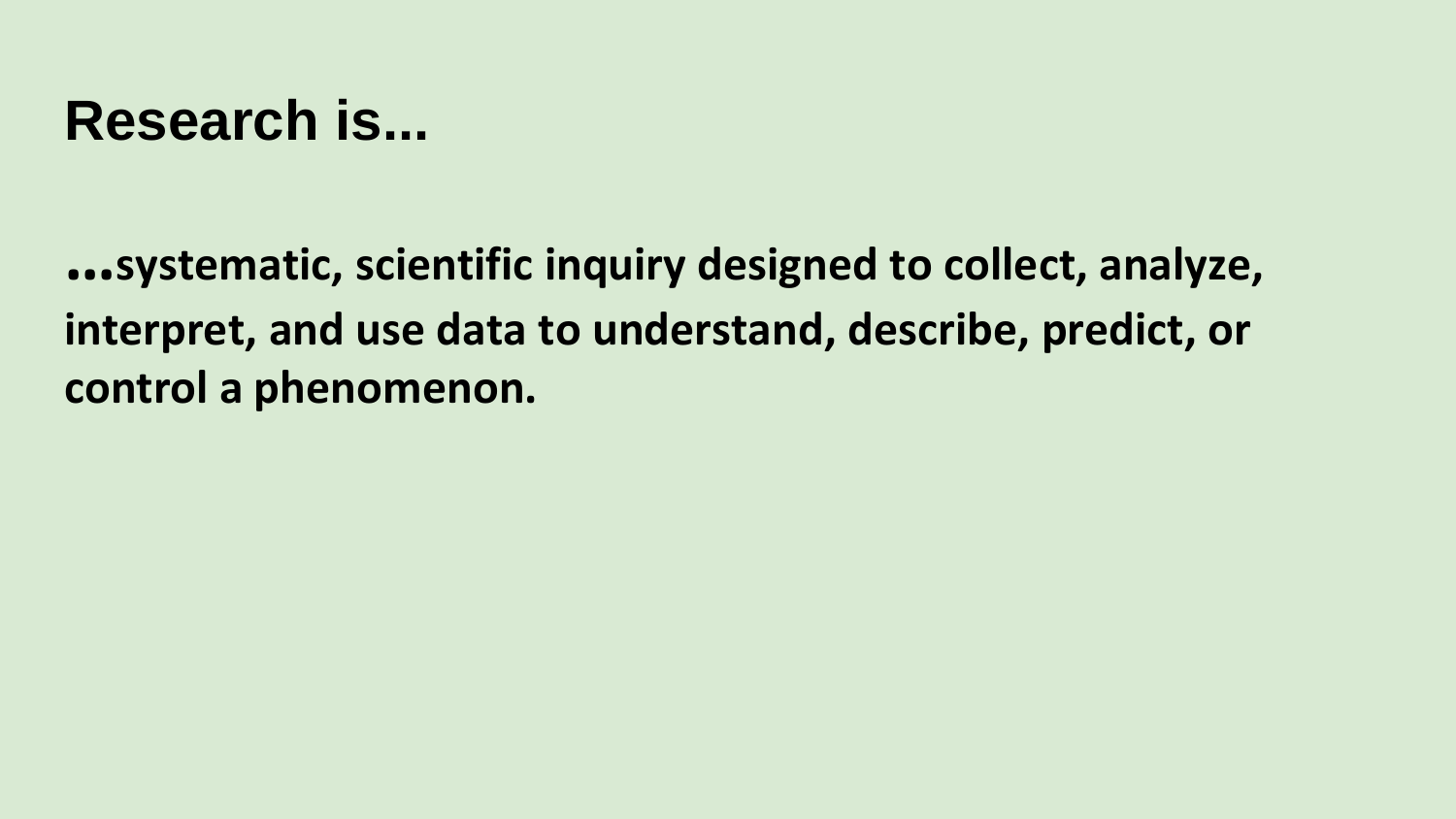## **Aggregated vs. Disaggregated Data**

| Sample   | Hypothesis     | Lag            | Information | Likelihood | 5%       | $1\%$    | Conclusion    |
|----------|----------------|----------------|-------------|------------|----------|----------|---------------|
| Period   |                | Order          | Criterion   | Ratio      | critical | critical |               |
|          |                | Selection      |             |            | value    | value    |               |
| 1980.IV- | $M1, r=0$      |                | <b>SBC</b>  | 62.44008   | 34.91    | 41.07    | One           |
| 2000.IV  | $M1, r \le 1$  |                |             | 21.50105   | 19.96    | 24.60    | Cointegration |
|          | M1, r<=2       |                |             | 2.678774   | 9.24     | 12.97    |               |
|          |                | $\overline{2}$ | AIC         | 63.36653   | 34.91    | 41.07    | One           |
|          |                |                |             | 22.18303   | 19.96    | 24.60    | Cointegration |
|          |                |                |             | 2.393634   | 9.24     | 12.97    |               |
|          | $M2, r=0$      | 2              | SBC(AIC)    | 54.55278   | 34.91    | 41.07    | One           |
|          | $M2, r \leq 1$ |                |             | 21.48478   | 19.96    | 24.60    | Cointegration |
|          | $M2, r \leq 2$ |                |             | 5.156355   | 9.24     | 12.97    |               |
| 1992.I-  | $M1, r=0$      | 1              | SBC (AIC)   | 33.29918   | 34.91    | 41.07    | No            |
| 2000.IV  | $M1, r \le 1$  |                |             | 12.60056   | 19.96    | 24.60    | Cointegration |
|          | $M1, r \le 2$  |                |             | 4.643863   | 9.24     | 12.97    |               |
|          | $M2, r=0$      | 1              | SBC         | 39.44755   | 34.91    | 41.07    | One           |
|          | $M2, r \leq 1$ |                |             | 16.55820   | 19.96    | 24.60    | Cointegration |
|          | $M2, r \le 2$  |                |             | 4.706671   | 9.24     | 12.97    |               |
|          |                | $\overline{c}$ | AIC         | 35.24054   | 34.91    | 41.07    | One           |
|          |                |                |             | 16.12073   | 19.96    | 24.60    | Cointegration |
|          |                |                |             | 4.100181   | 9.24     | 12.97    |               |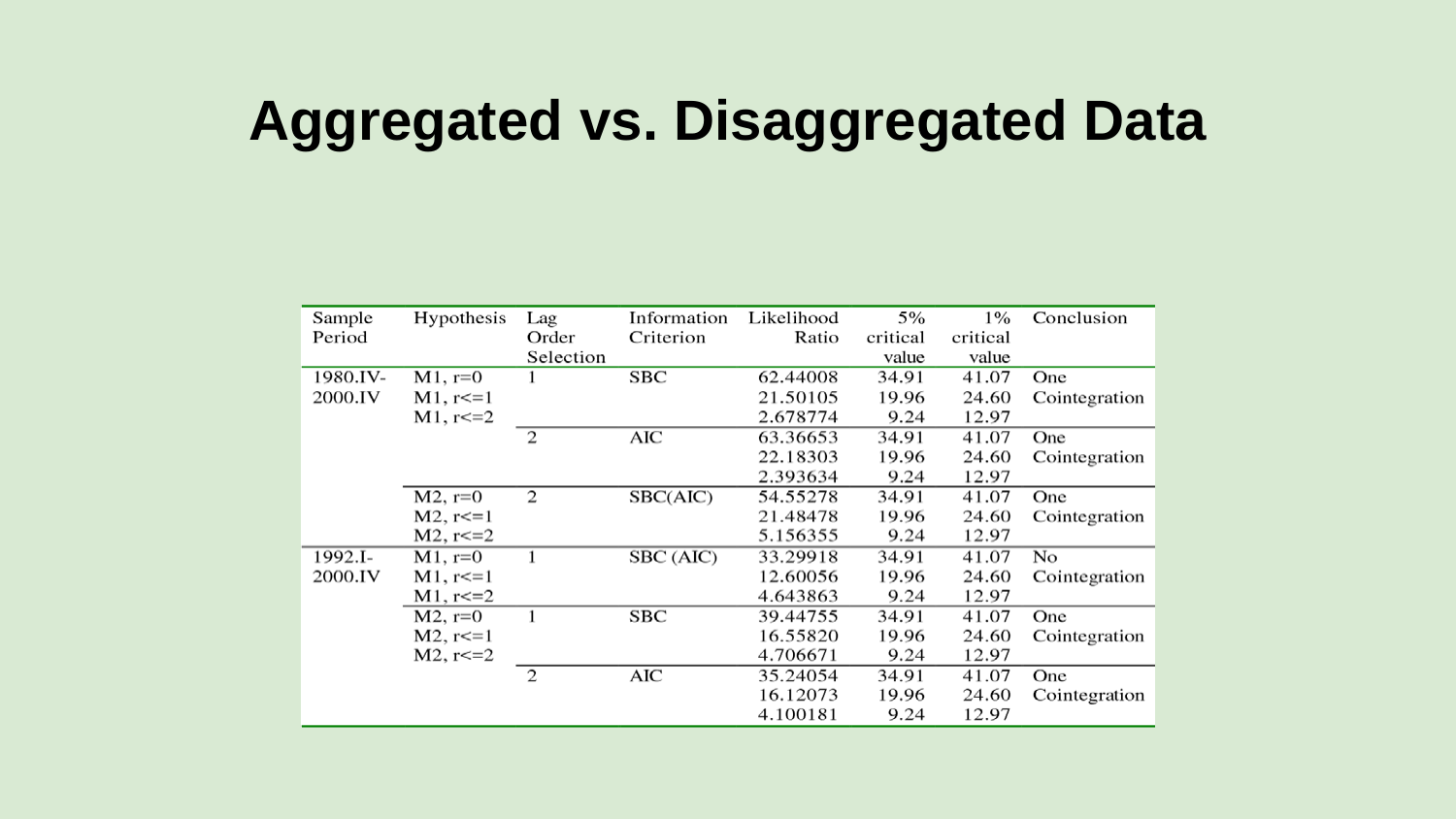#### **Assessment of Student Learning**

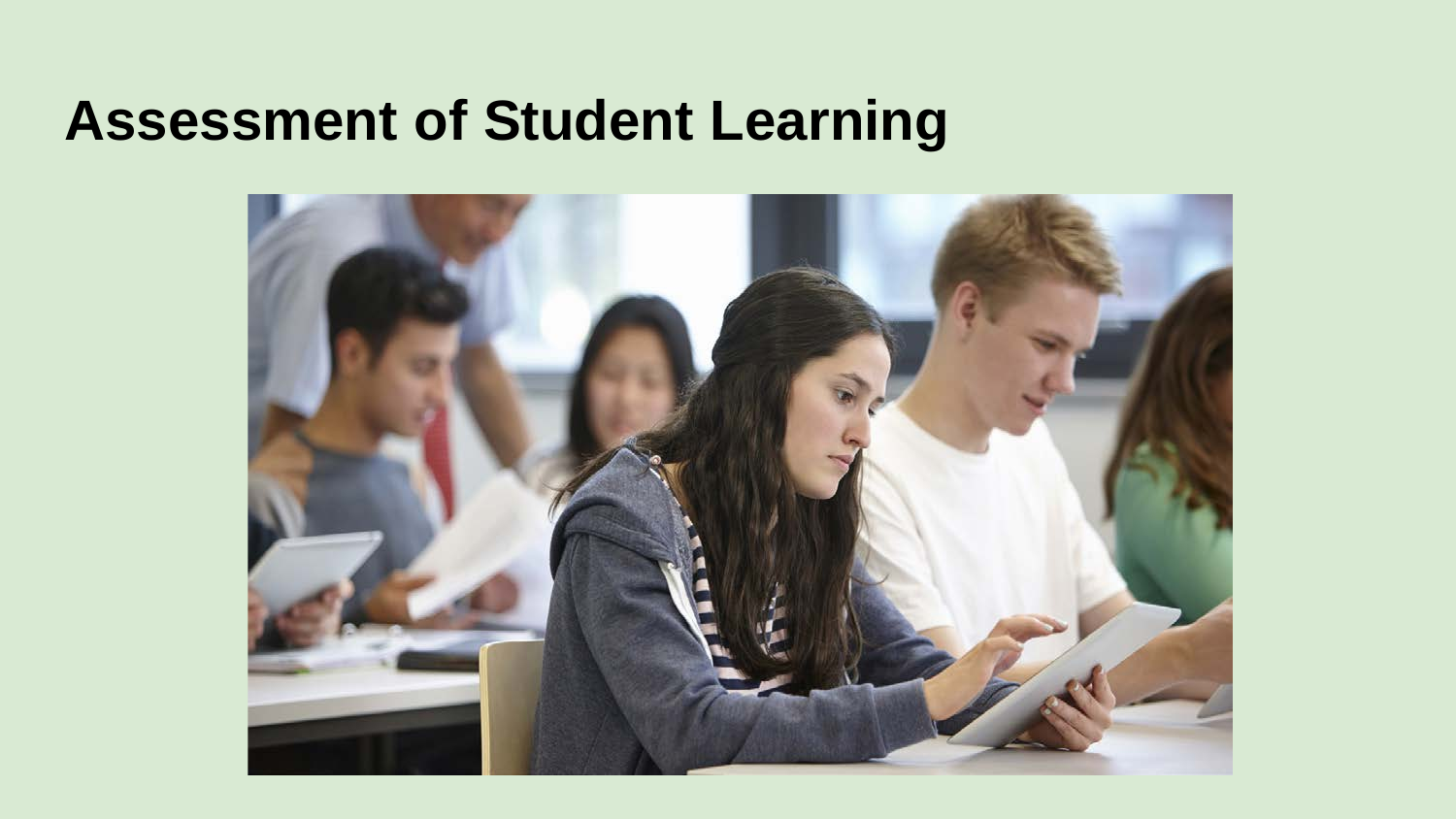## **Surveys**

- **Quick, easy, non-threatening**
- **Inexpensive**
- **Produce lots of data**
- **Measure attitudes, satisfaction, perceptions**
- **Relatively easy to analyze and report**
- **Self-report results may not reflect reality**
- **Possible survey fatigue and bias**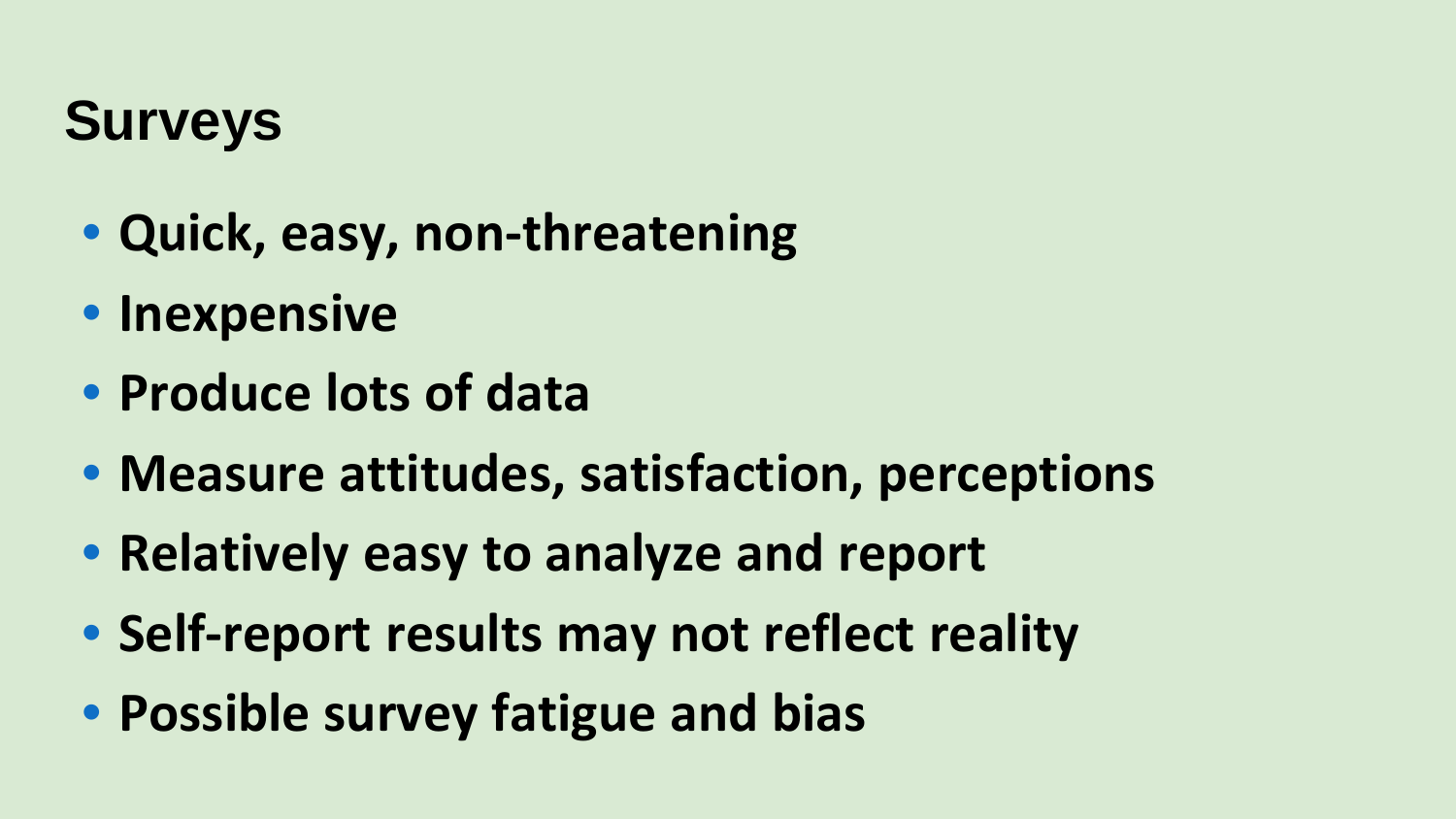## **Achievement Testing**

- **Can indicate level of learning**
- **Can compare results with non-service-learning subjects**
- **Difficult to ascertain if service-learners learn more**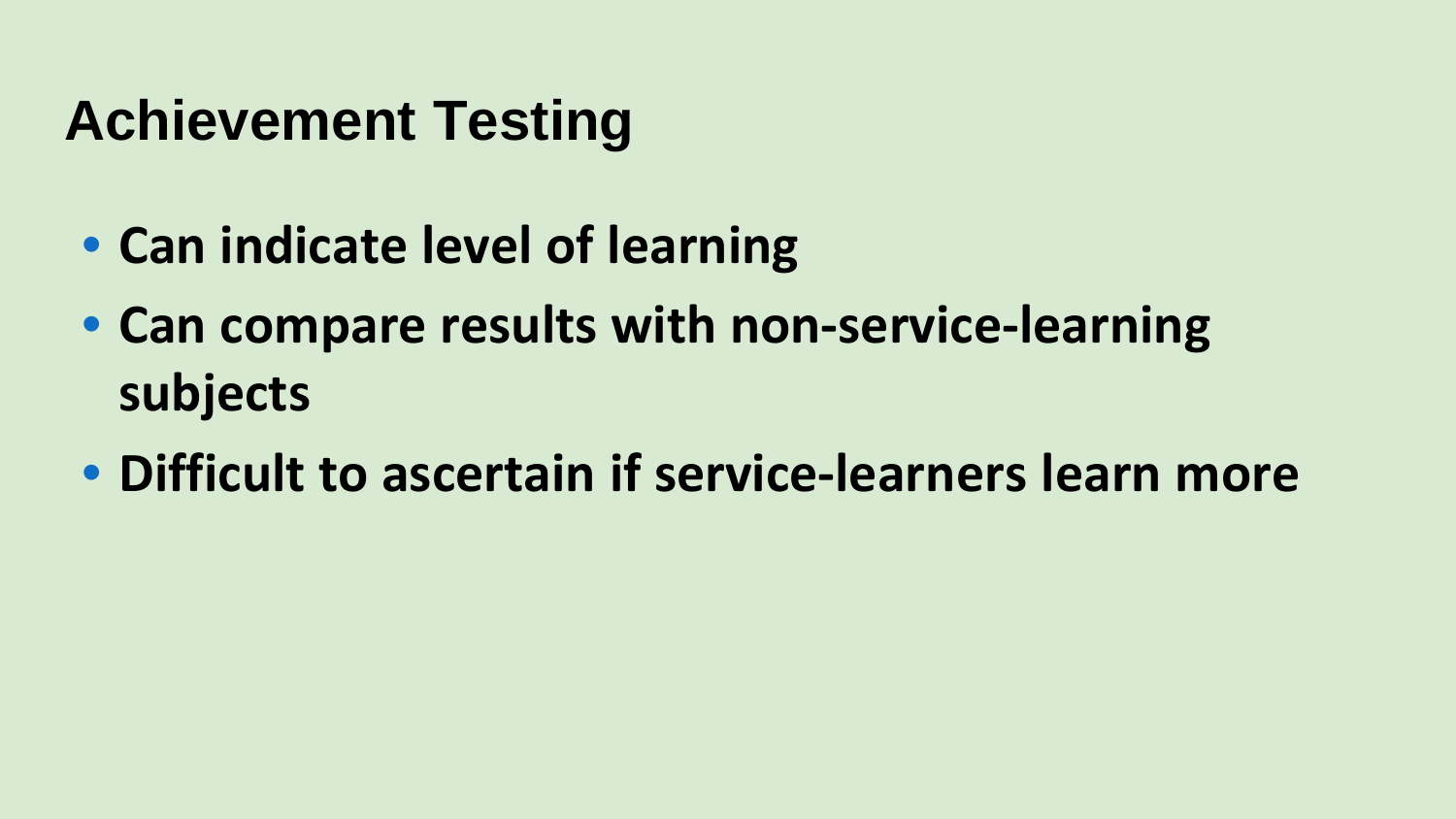## **Content Analysis of Student Work**

**Rubrics:**

- **Are useful for assessing reflection**
- **Streamline process and ensure consistency**
- **Provide clear guidelines to students**
- **Assess pre- vs. post-course work**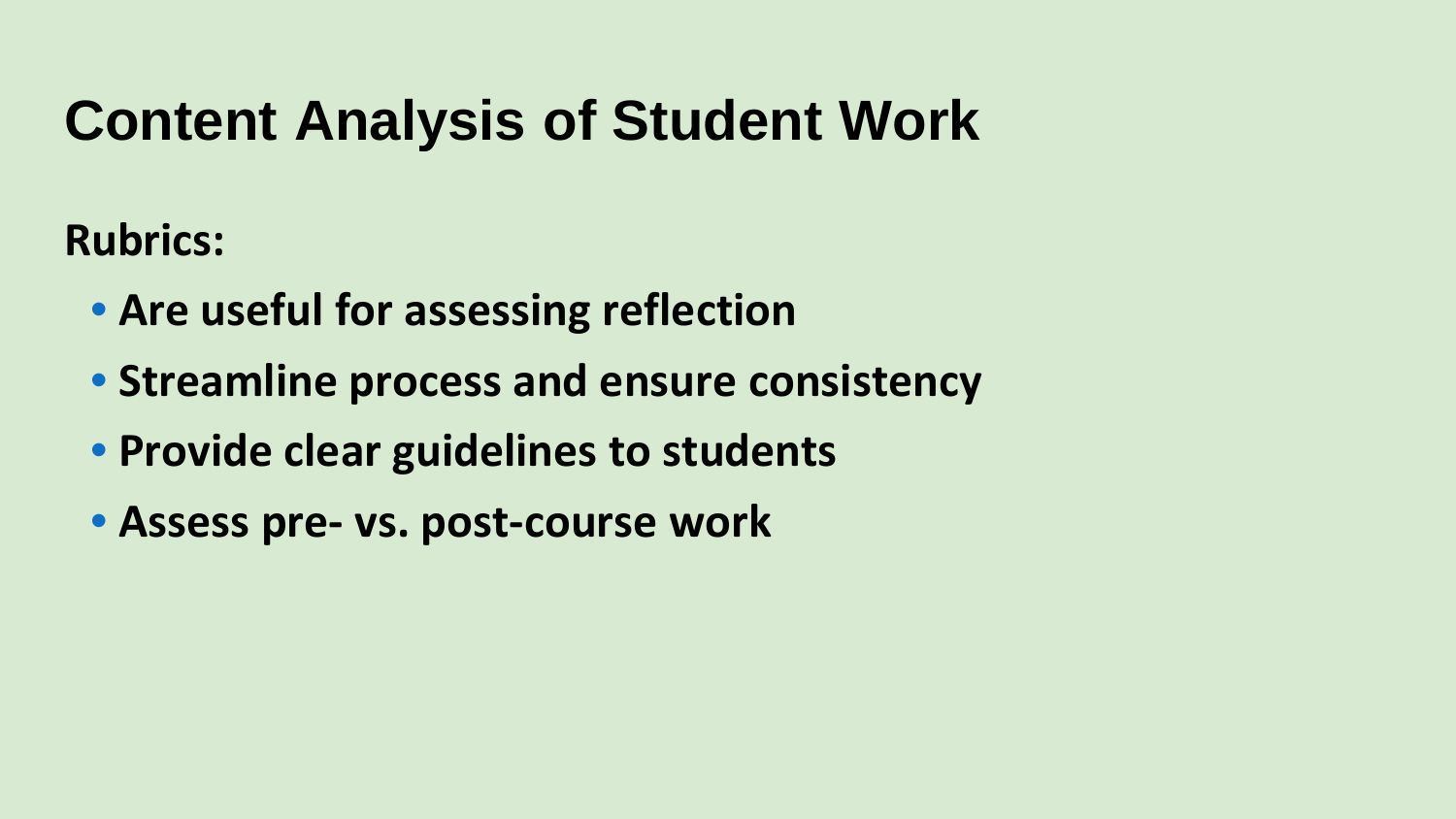## **Observation**

- **Enables direct assessment**
- **Corroborates and supplements information gathered from students and community**
- **Use rubrics, checklists, scales**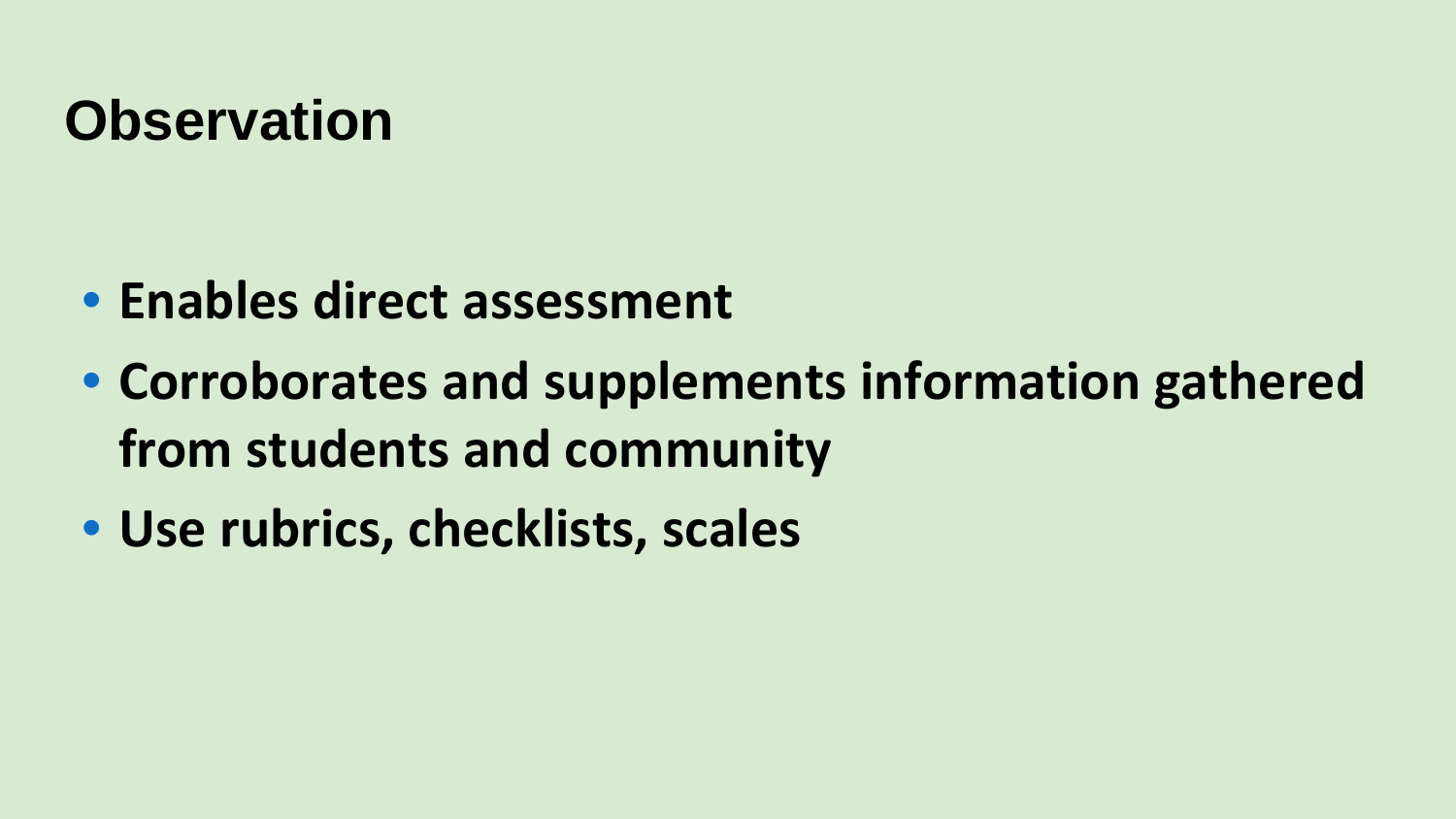#### **Assessment of Reflection**

#### *"How will I know it when I see it?"*

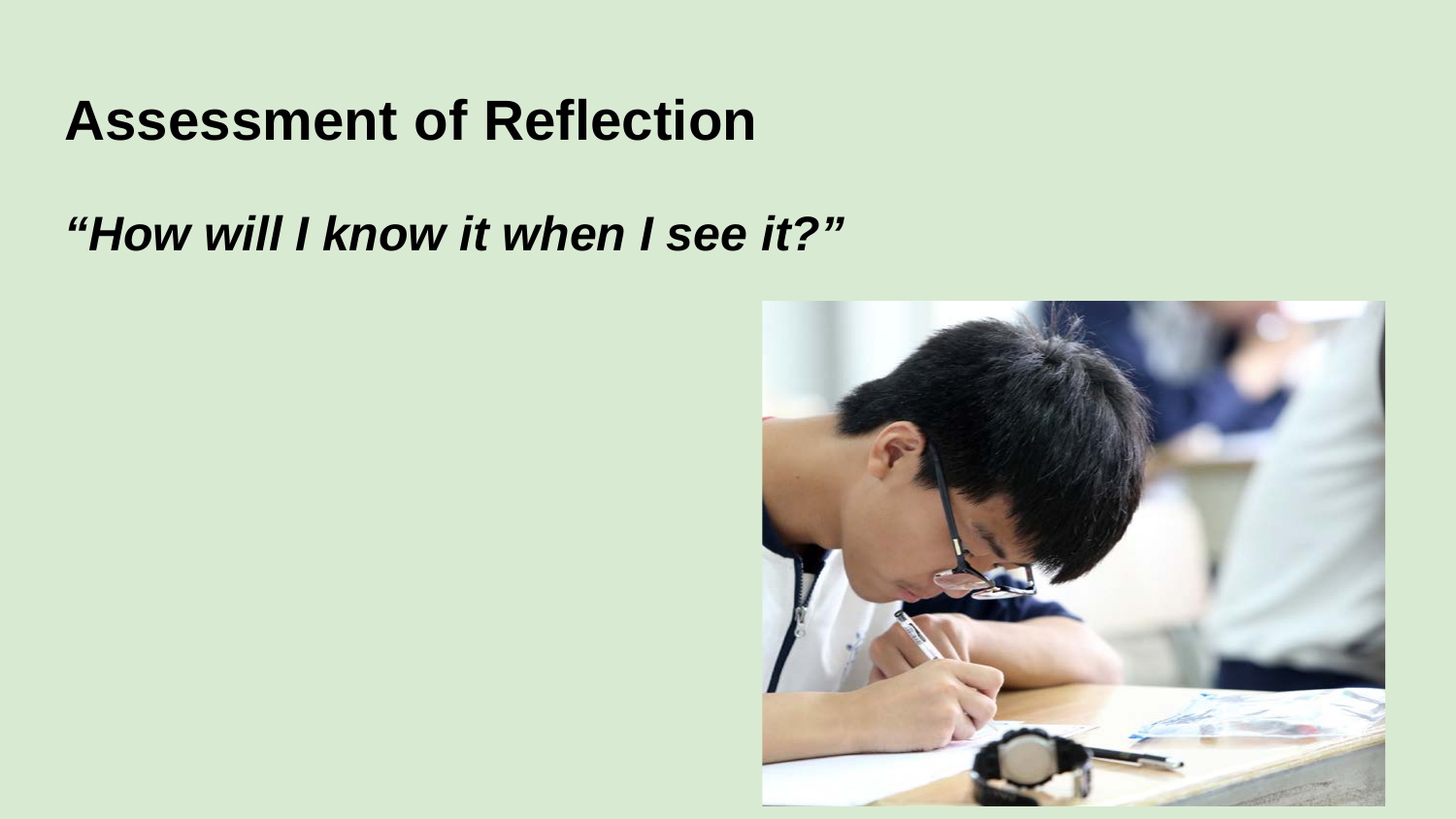## **Learning Assessment Begins with Outcomes and Evidence**

- **Establish desired student and community outcomes**
- **Determine evidence of achievement**
- **Design learning and service activities**
- **Assess degree of outcomes achievement**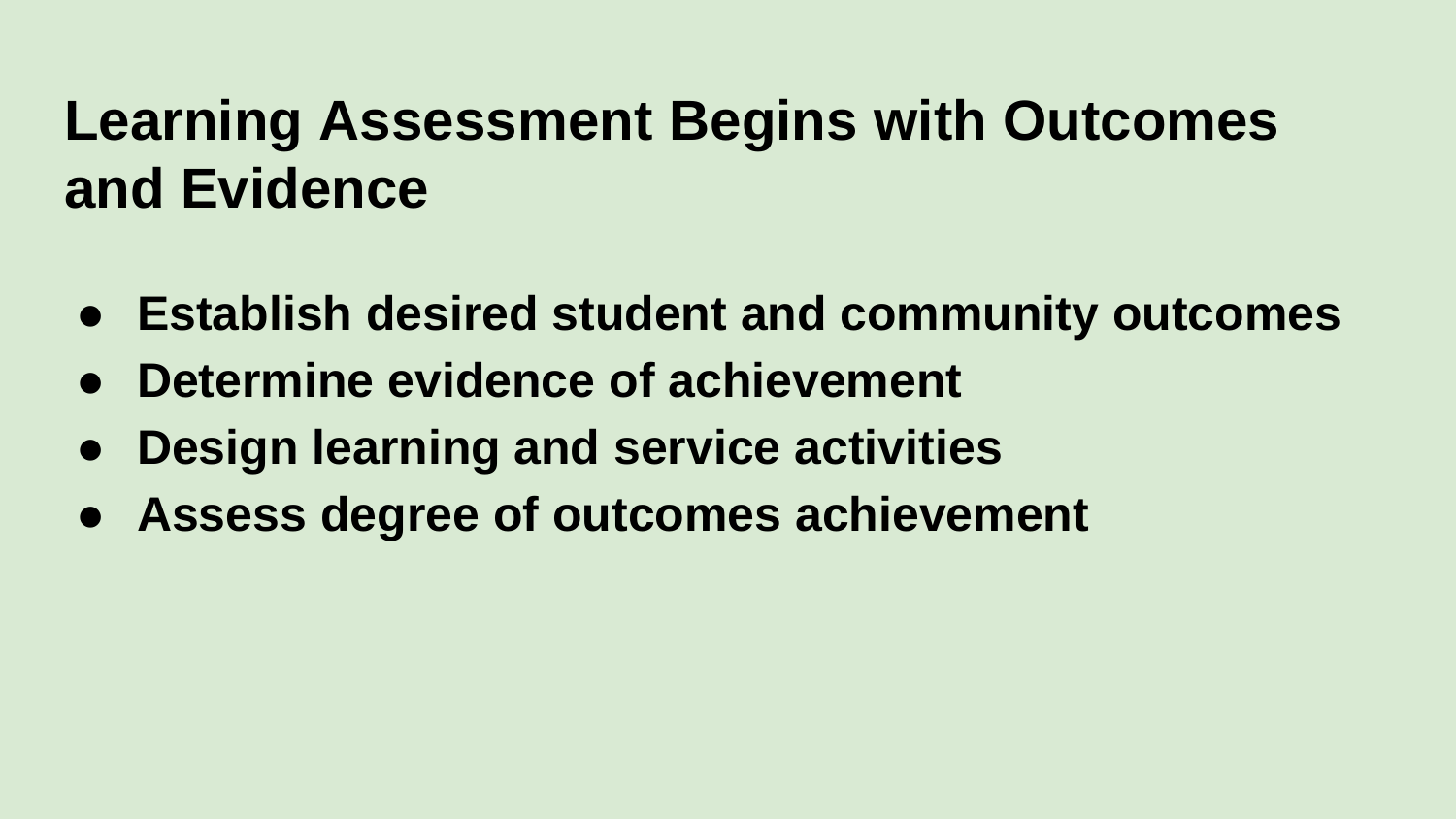## **HESI 418J Now What? Composing a Life of Meaning and Purpose**

- **Demonstrate the ability to critically reflect on your own responsibility and commitment to work on behalf of social change.**
- **Identify values and priorities related to social change that you regard as authentically your own.**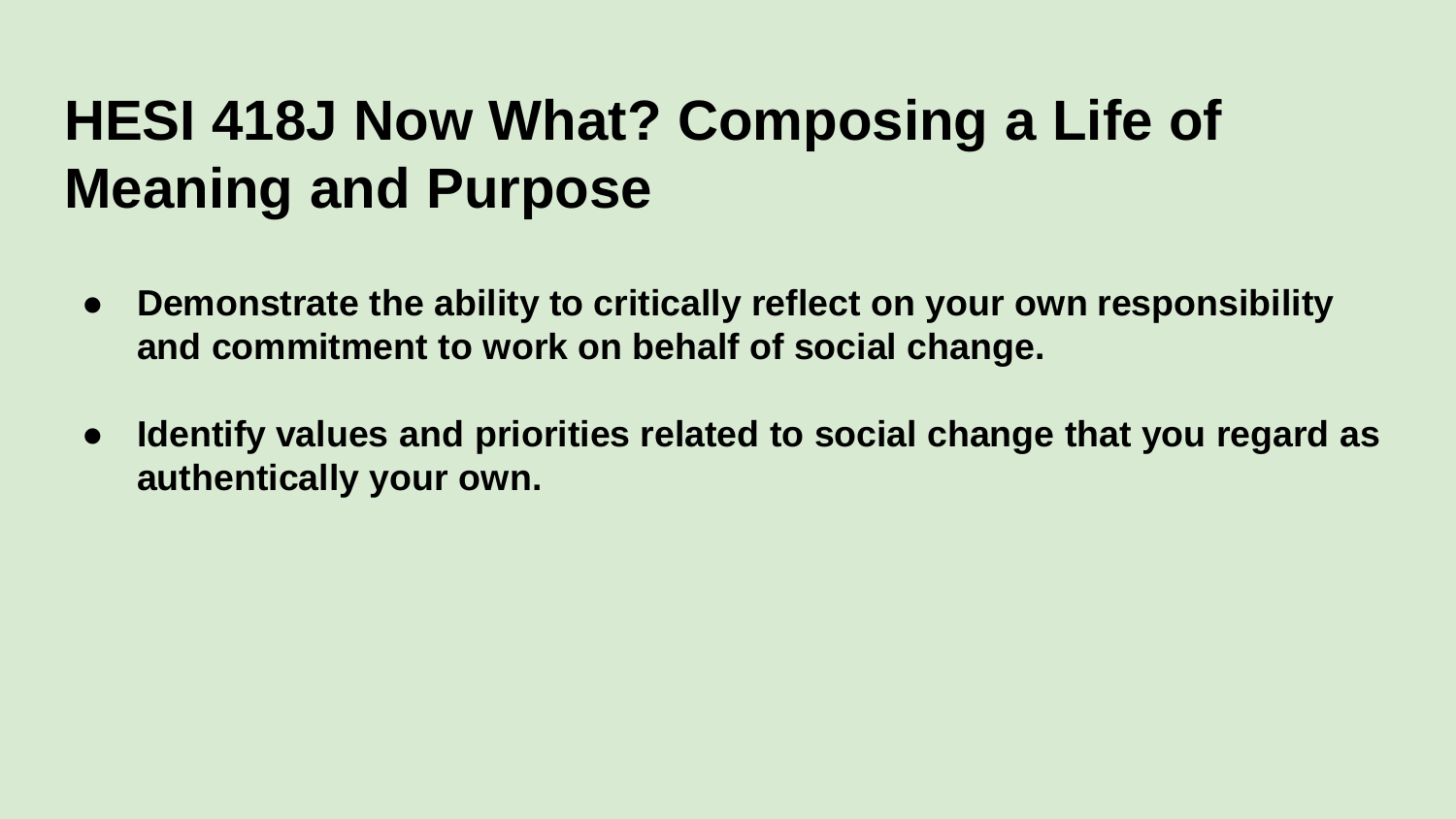## **HESI 418J Now What? Composing a Life of Meaning and Purpose**

- **Demonstrate knowledge of social change strategies and how to apply them in practice.**
- **Demonstrate understanding of the issues that underlie hunger and food insecurity and strategies to address them.**
- **Demonstrate the ability to work successfully with others to develop an action plan and implement a successful collaborative project.**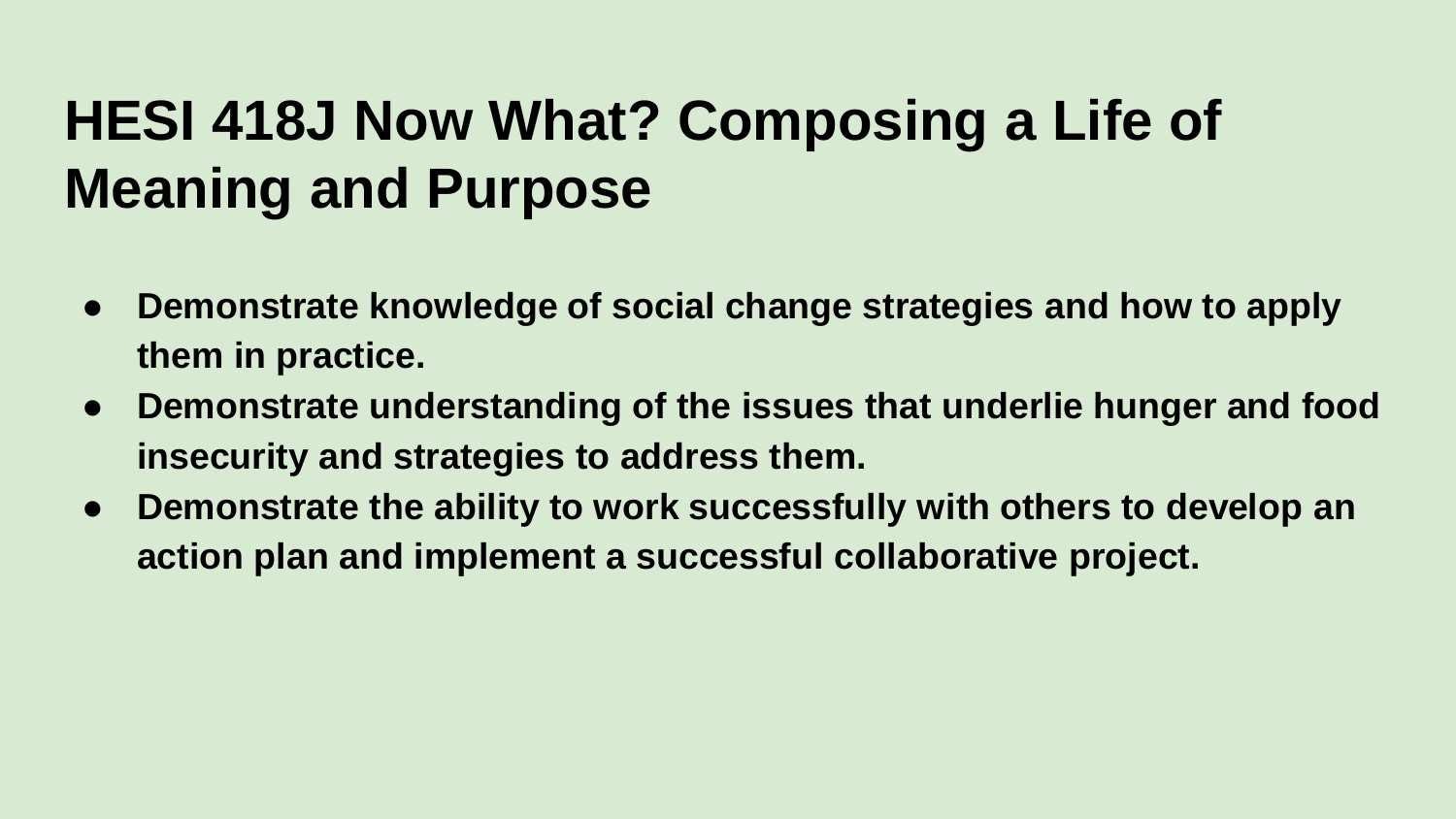#### **HESI 418J Pre- and Post-Course Narrative Prompt**

*I have a responsibility and a commitment to use the knowledge and skills I have gained as a college student to collaborate with others, who may be different from me, to help address issues in society.*

**Please indicate the extent to which you agree or disagree with this statement by circling the appropriate number.**

| <b>Strongly</b><br><b>Disagree</b> | <b>Strongly</b><br>Agree |   |  |   |   |
|------------------------------------|--------------------------|---|--|---|---|
|                                    | σ                        | 3 |  | O | - |

**Considering your education and experiences as a college student, explain in 1-2 pages the ways in which you agree or disagree with this statement, providing personal examples when relevant.**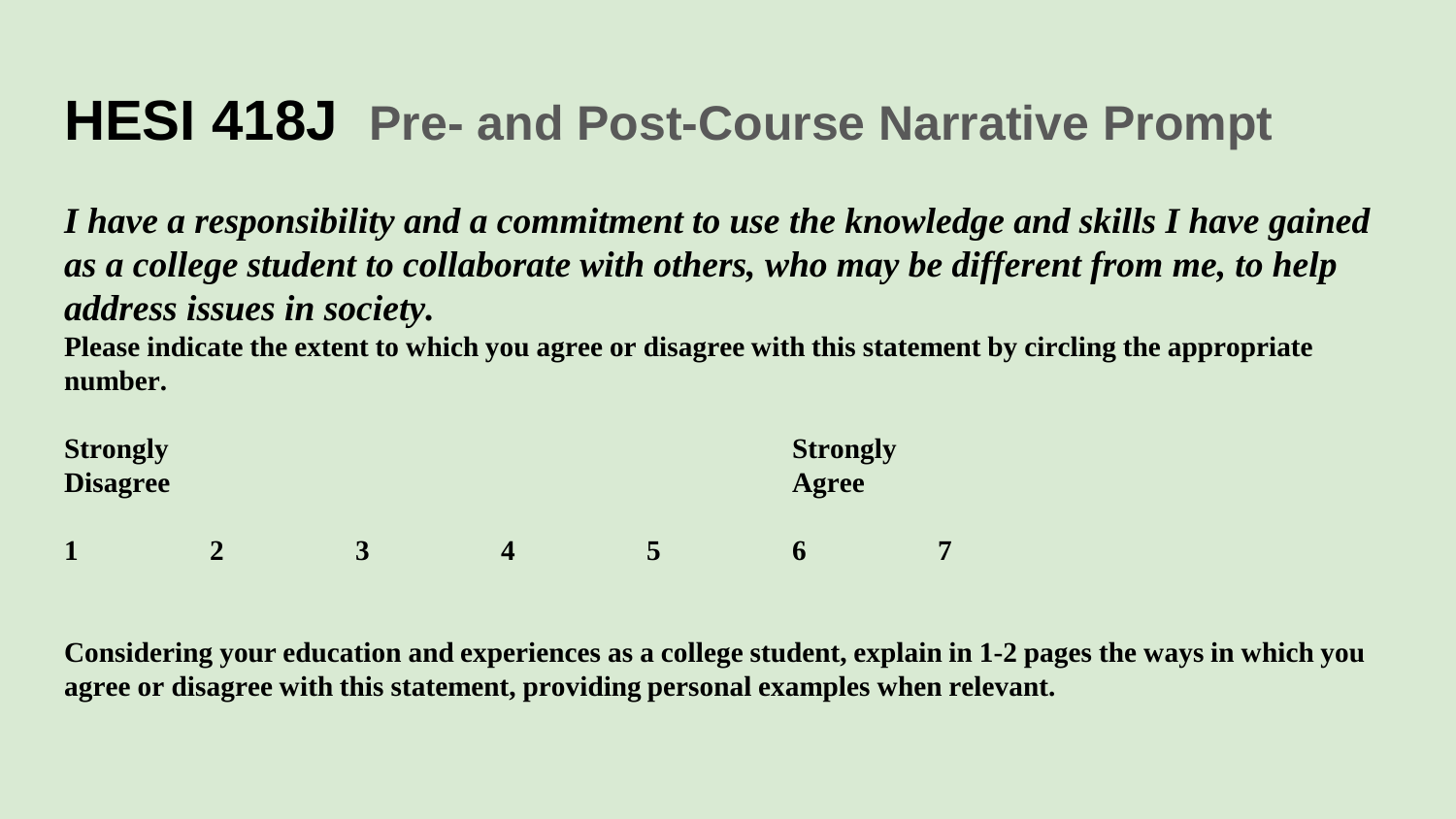## **HESI 418J: Grading Scale**

**A (90-100%) Exceptionally thoughtful analysis that critically considers and integrates readings and course concepts (A-, A, A+)**

**B (80-89.99%) Very good thoughtful analysis that thoroughly applies readings and course concepts (B-, B, B+)**

**C (70-79.99%) Average to below average analysis that does not thoroughly integrate readings and course concepts (C-, C, C+)**

**D (60-69.99%) Did not provide a thoughtful analysis (D-, D, D+)**

**F (below 60%) Assignment not completed**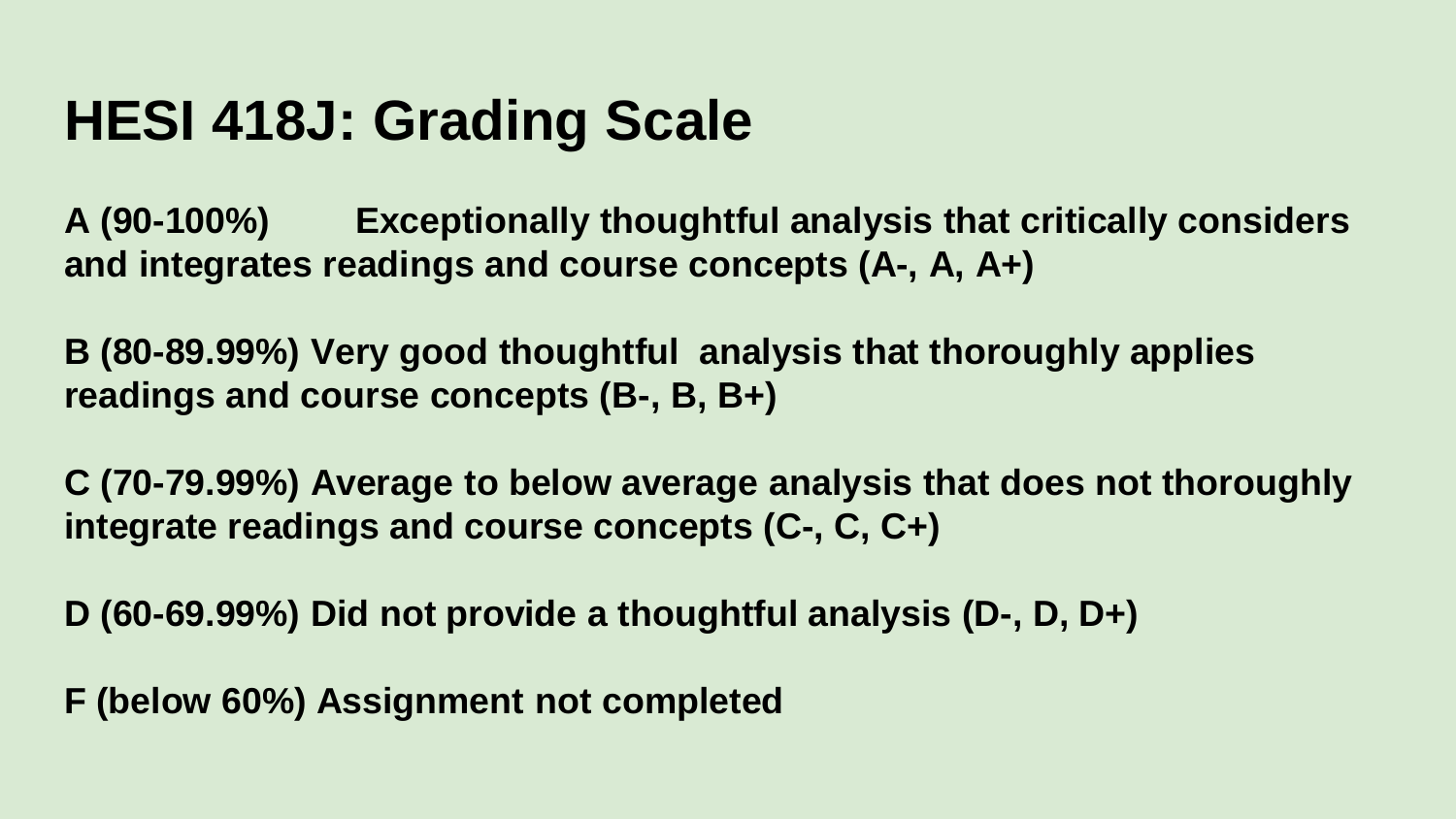#### **Effective Collaborator Rubric**

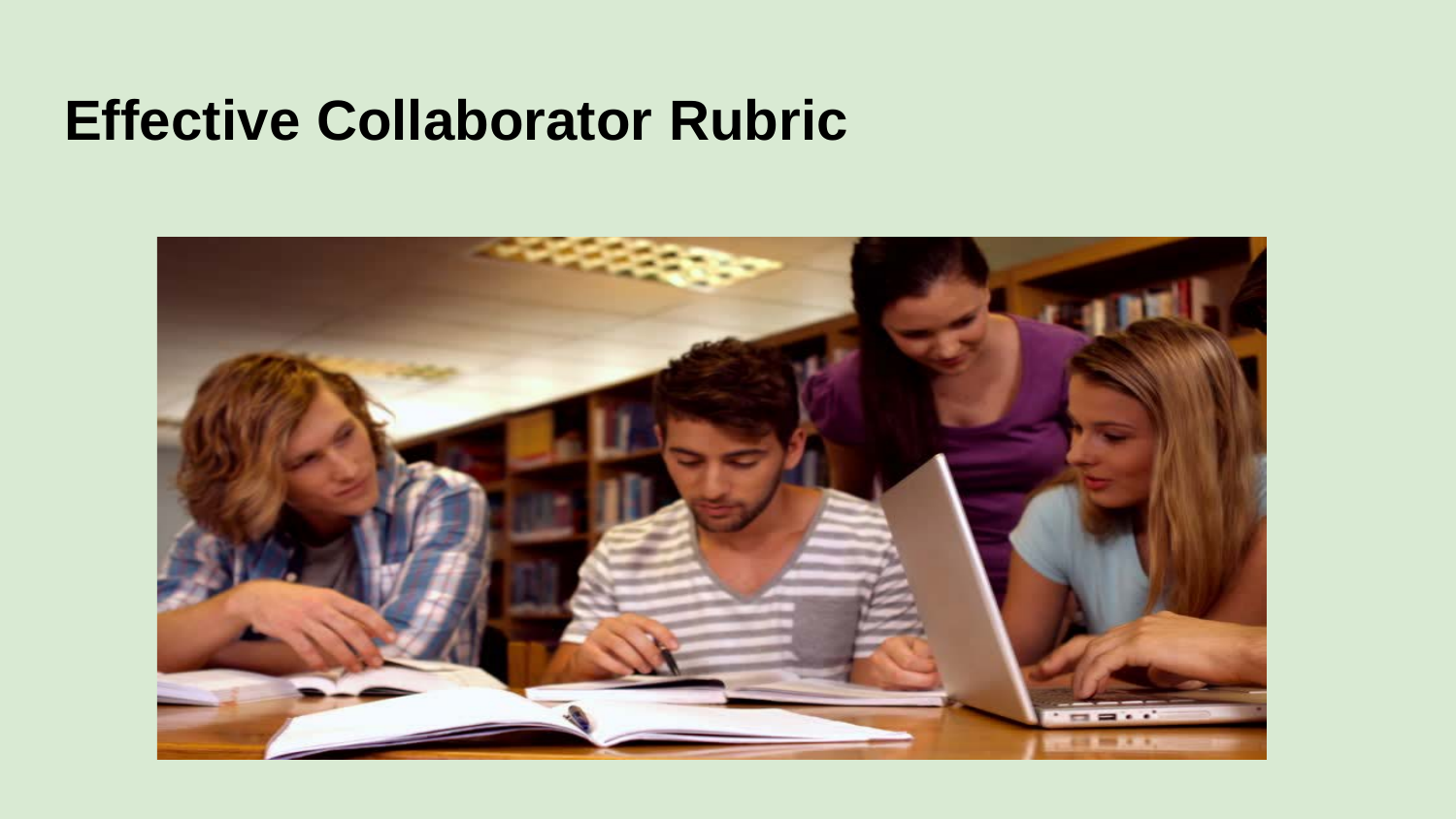#### **Success! SNAP at Farmers Markets**

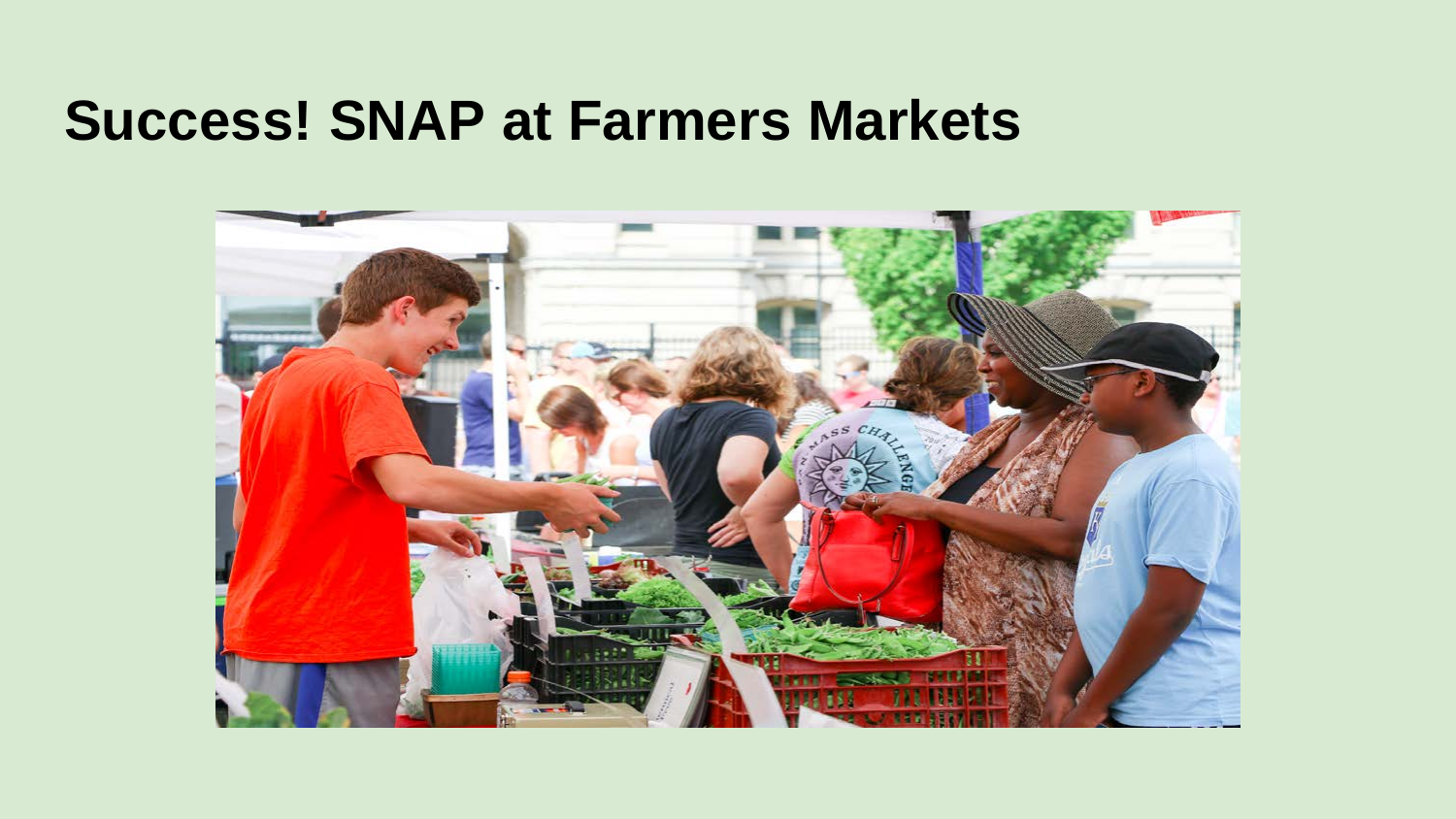## **HESI 418J: Final Grades**

**Class participation 25% Two-page reflection papers 30% Cumulative reflection 15% Group project grade (15% individual grade; 15% group grade) 30%**

#### **TOTAL**

**100%**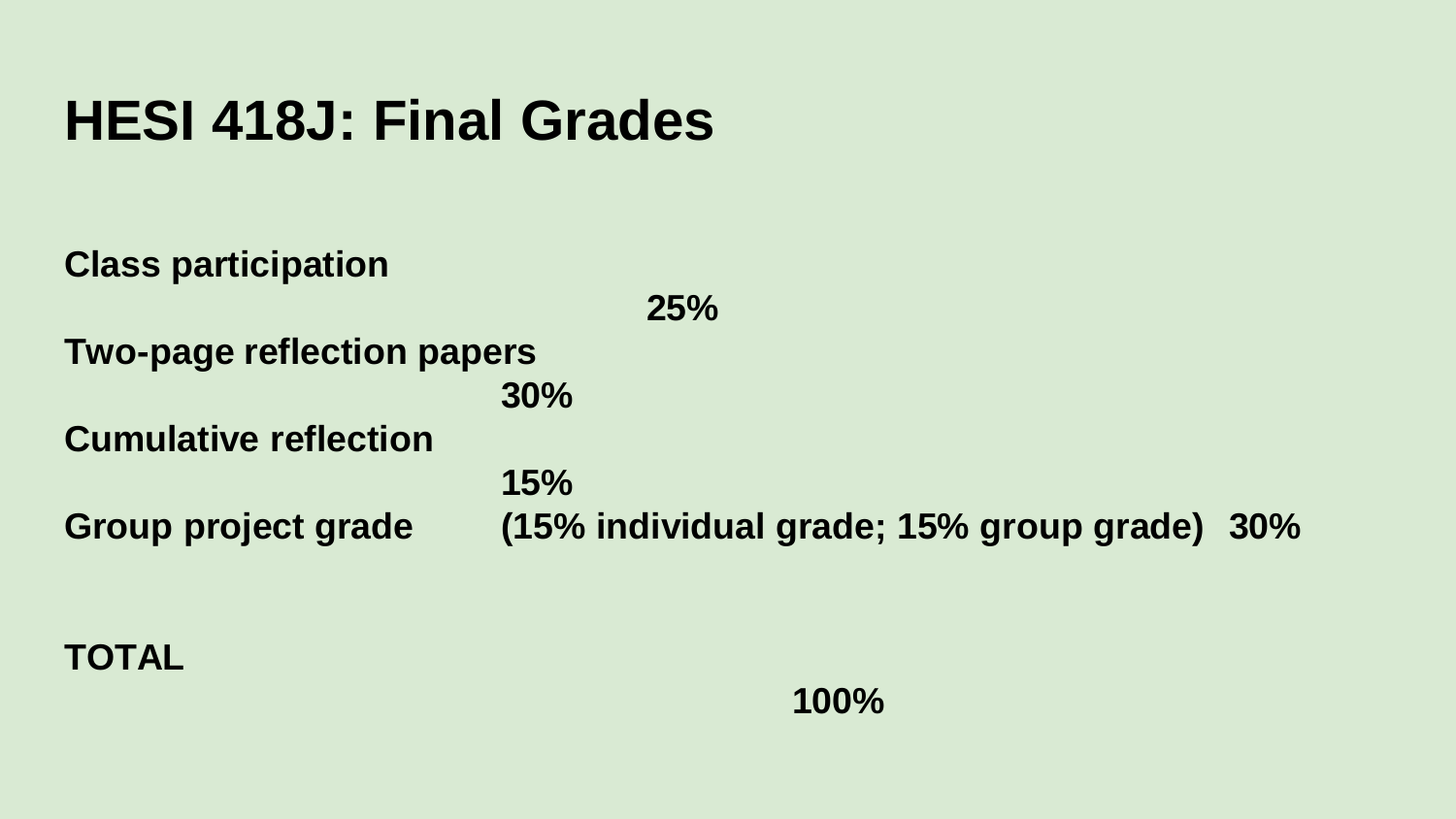## **Assessment of Community Outcomes**

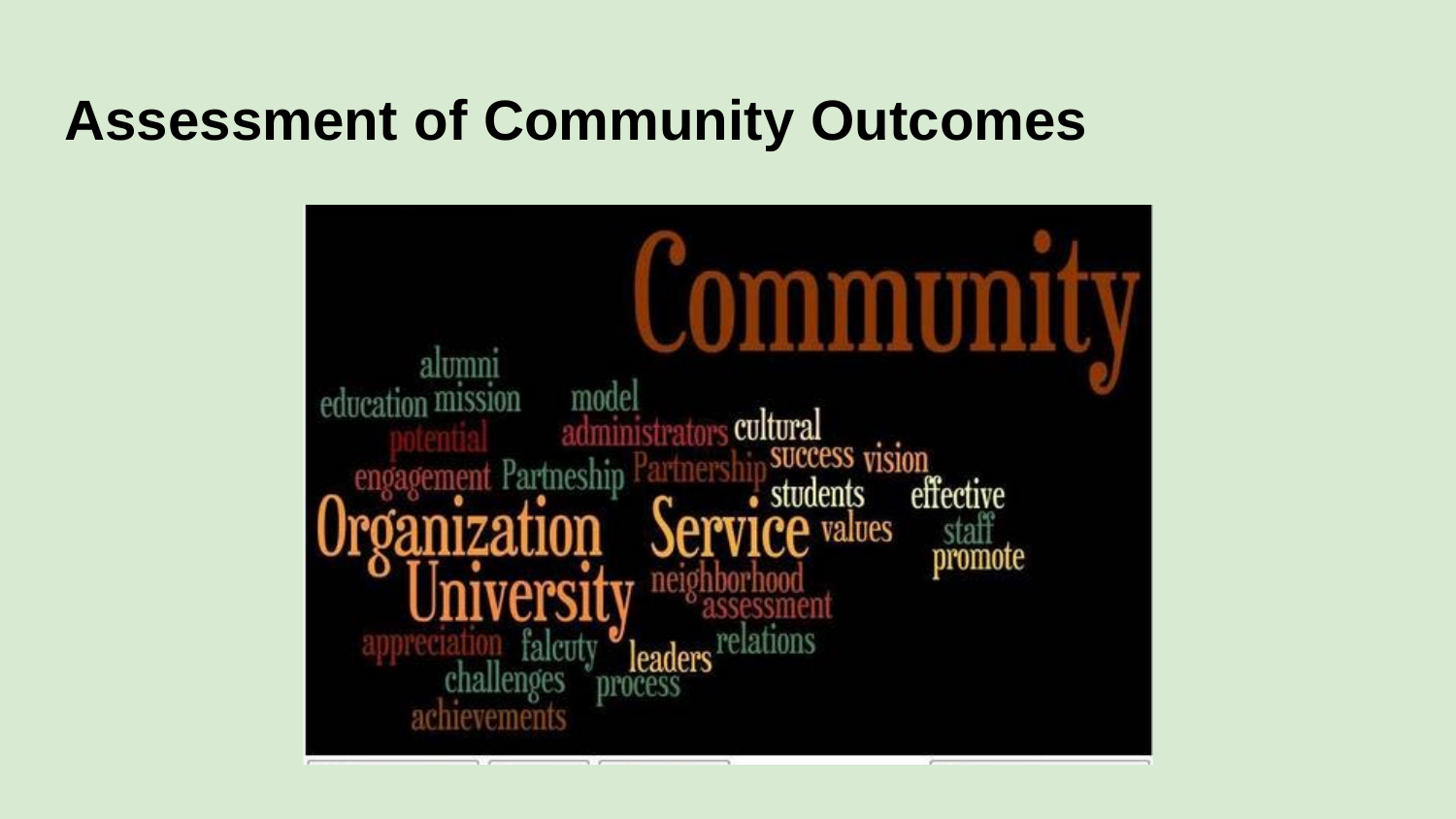## **Community Outcomes Assessment is**

- **Done in the spirit of partnership**
- **Designed with the community to meet needs identified by the community**
- **Respectful of partners' limited time**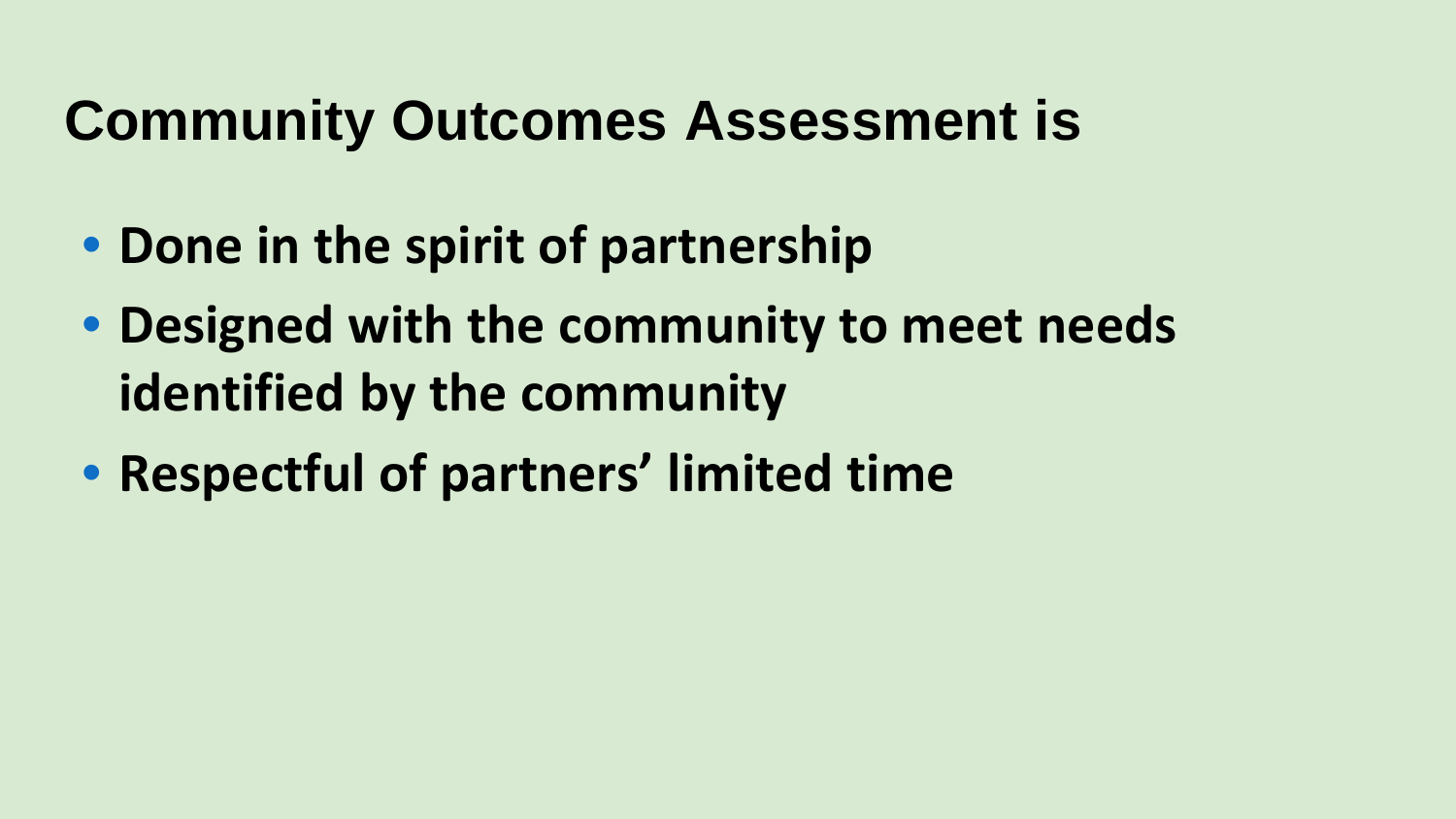#### **Student Work Products**

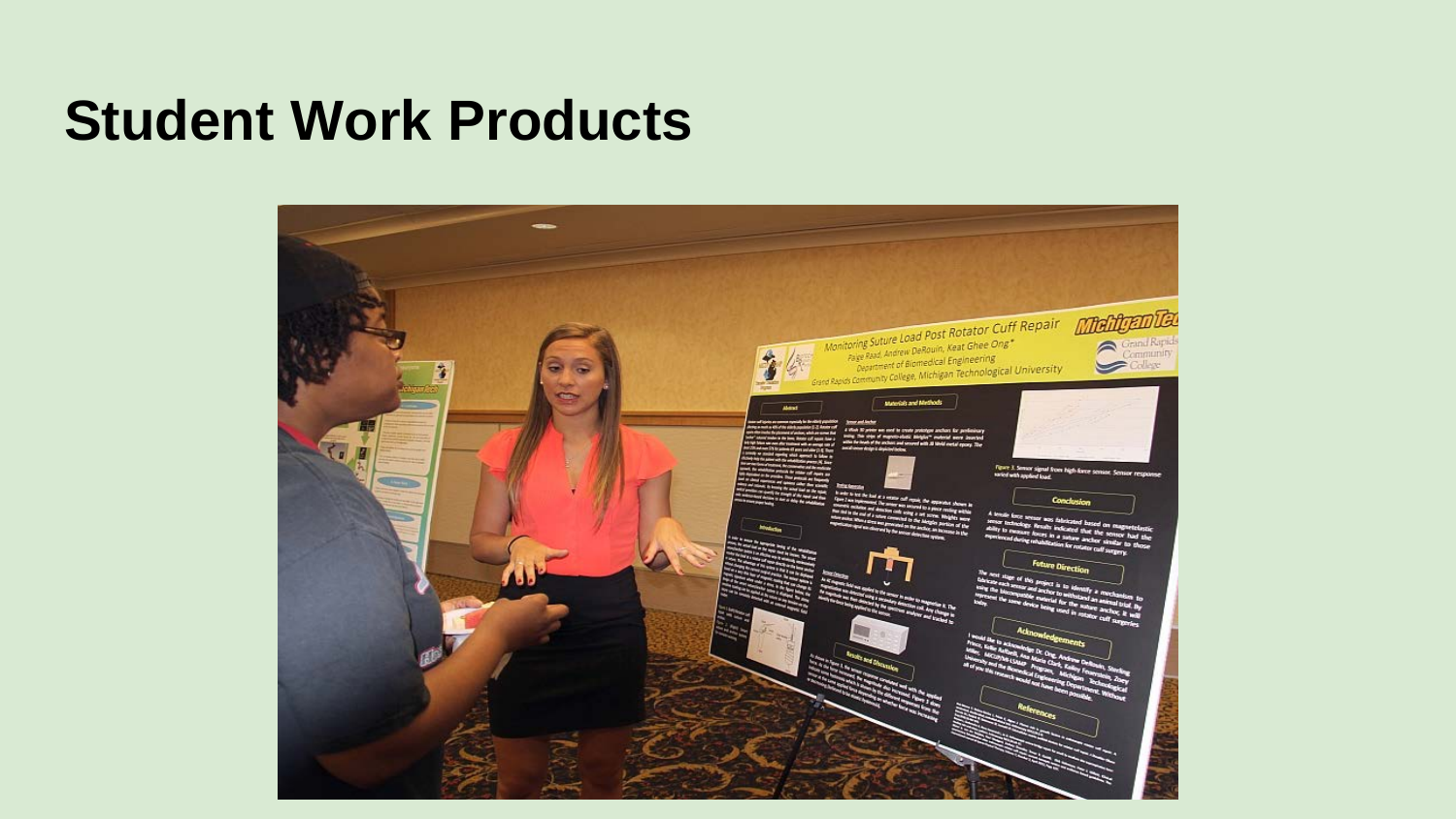## **Strategic Public Relations: Learning Outcomes**

**Demonstrate understanding of how strategic communication can achieve organizational objectives.**

**Produce a complete, professional and viable plan that the target organization can implement immediately.**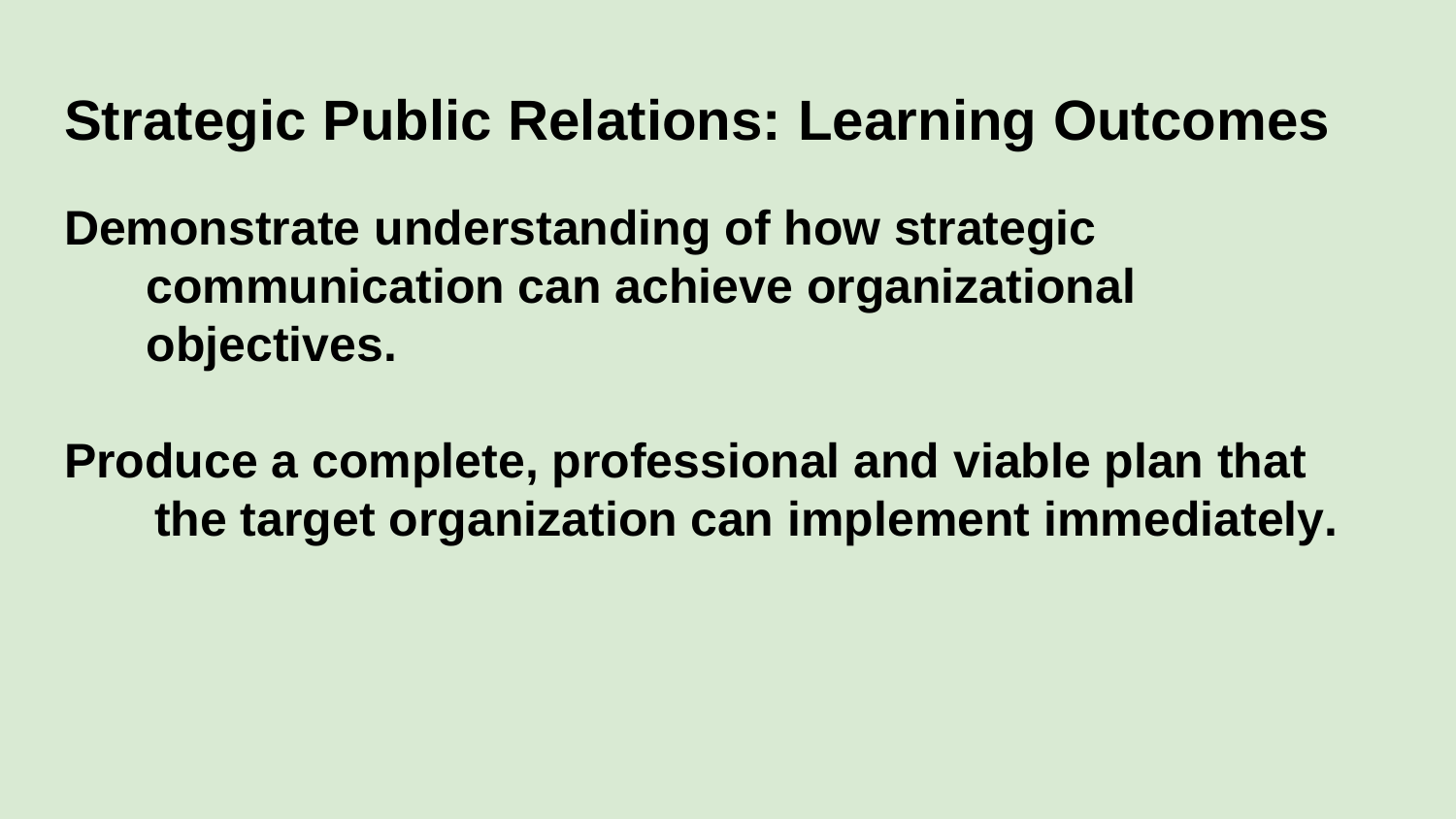#### **Strategic Public Relations: Evidence and Grading**

**A: In a business environment this work would distinguish your group as top professionals. It represents work that is outstanding in every way.**

**B: In a business environment this work would reflect well on your group and your organization. You fulfilled all requirements. Results are adequate, but undistinguished.**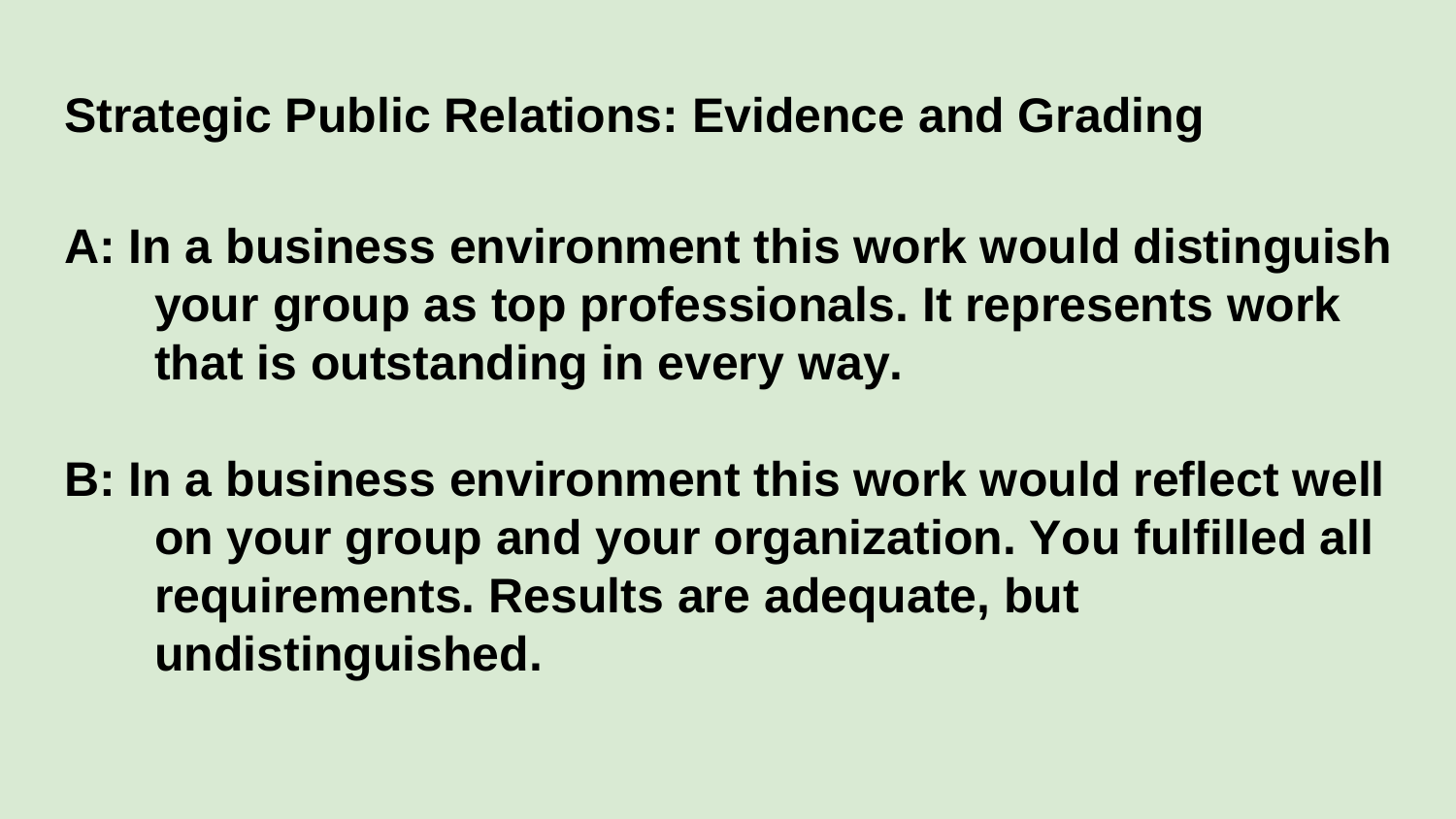#### **Strategic Public Relations: Evidence and Grading**

- **C: You fulfilled the requirements but the work would not achieve your group's objectives without major revisions.**
- **D: Your project failed to fulfill all the requirements.**
- **F: Assignment not submitted.**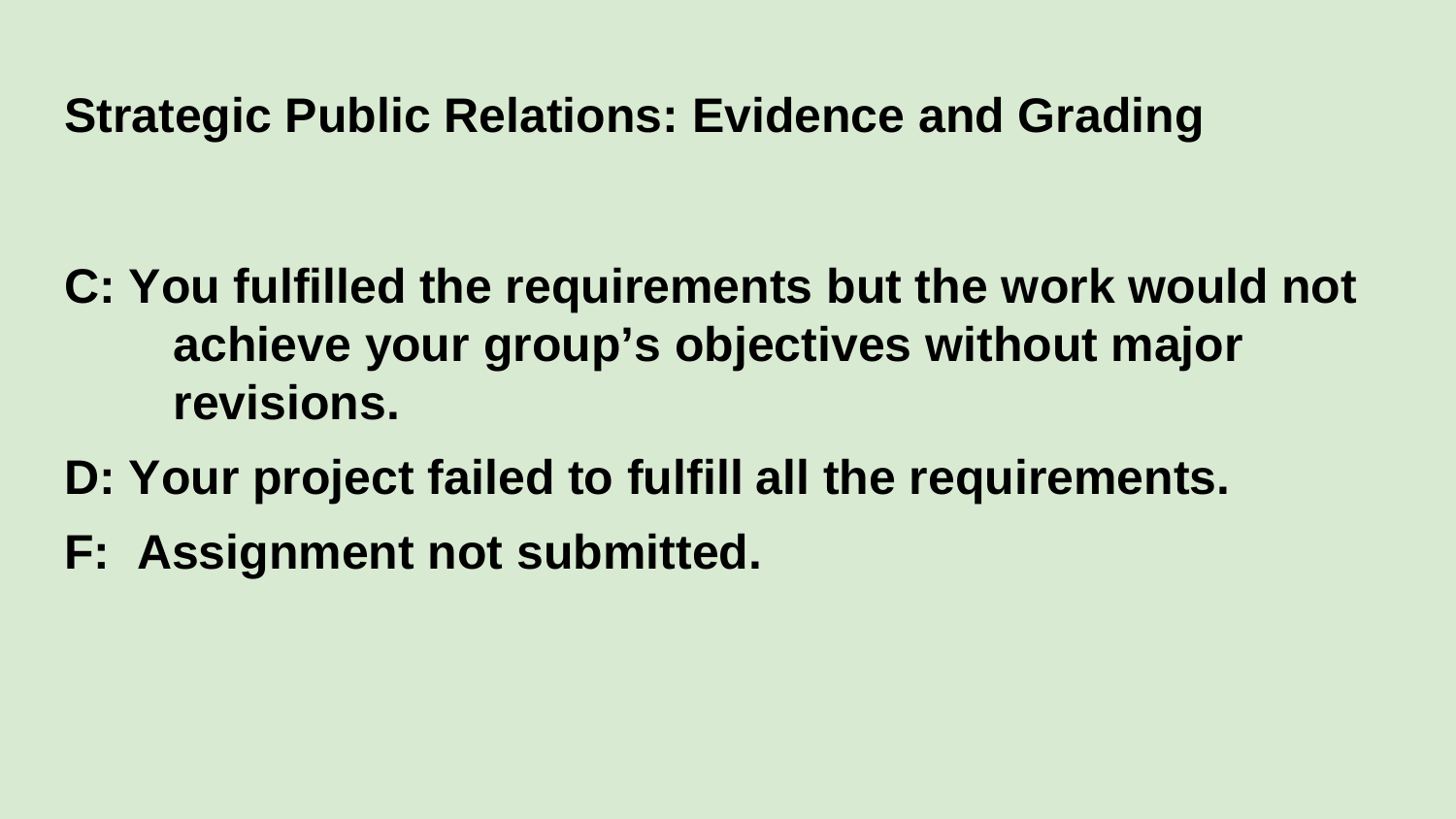#### **Strategic Public Relations Individual (I) and Group (G) Grading**

- **10% Resume and skills inventory (I)**
- **10% Professional philosophy paper (I)**
- **20% Agency partnership contract (G)**
- **40% Group project binder (G)**
- **10% Presentation of final product (G)**
- **10% Peer assessments (I)**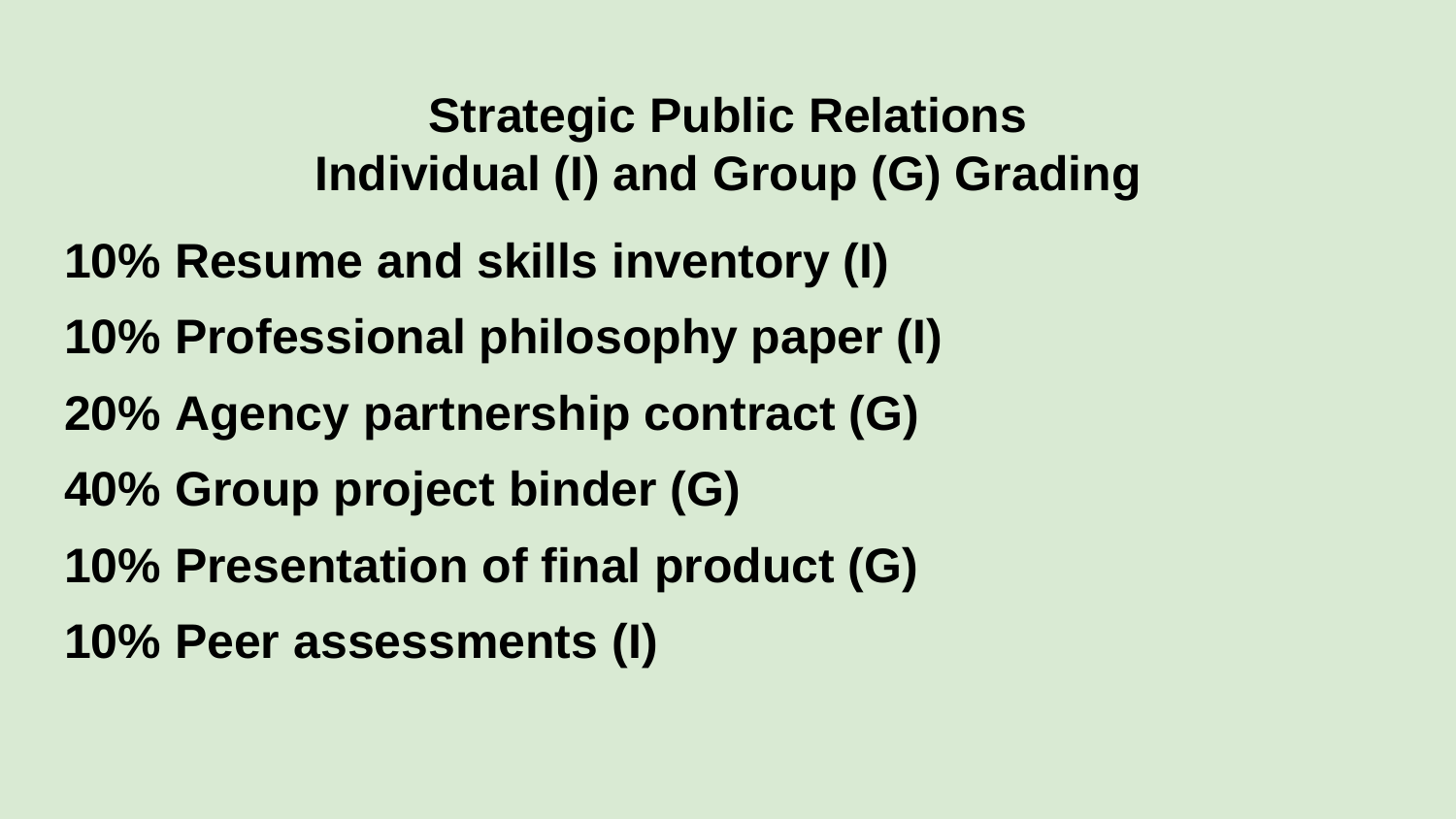#### **Additional Methods for Assessing Community Outcomes**

- **Surveys**
- **Interviews**
- **Focus groups**
- **Cost-benefit evaluation**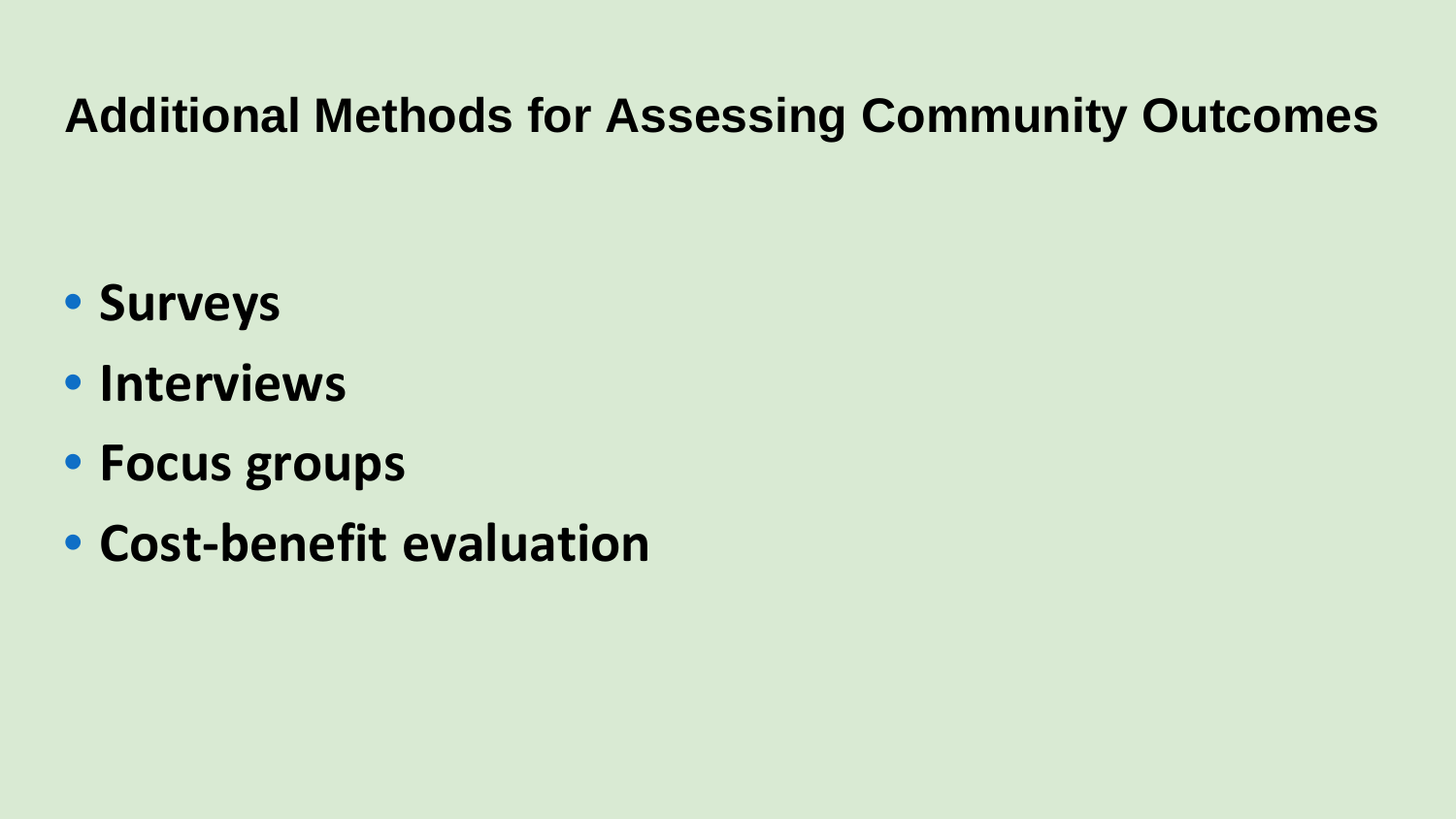### **Do Community Benefits Outweigh the Costs?**

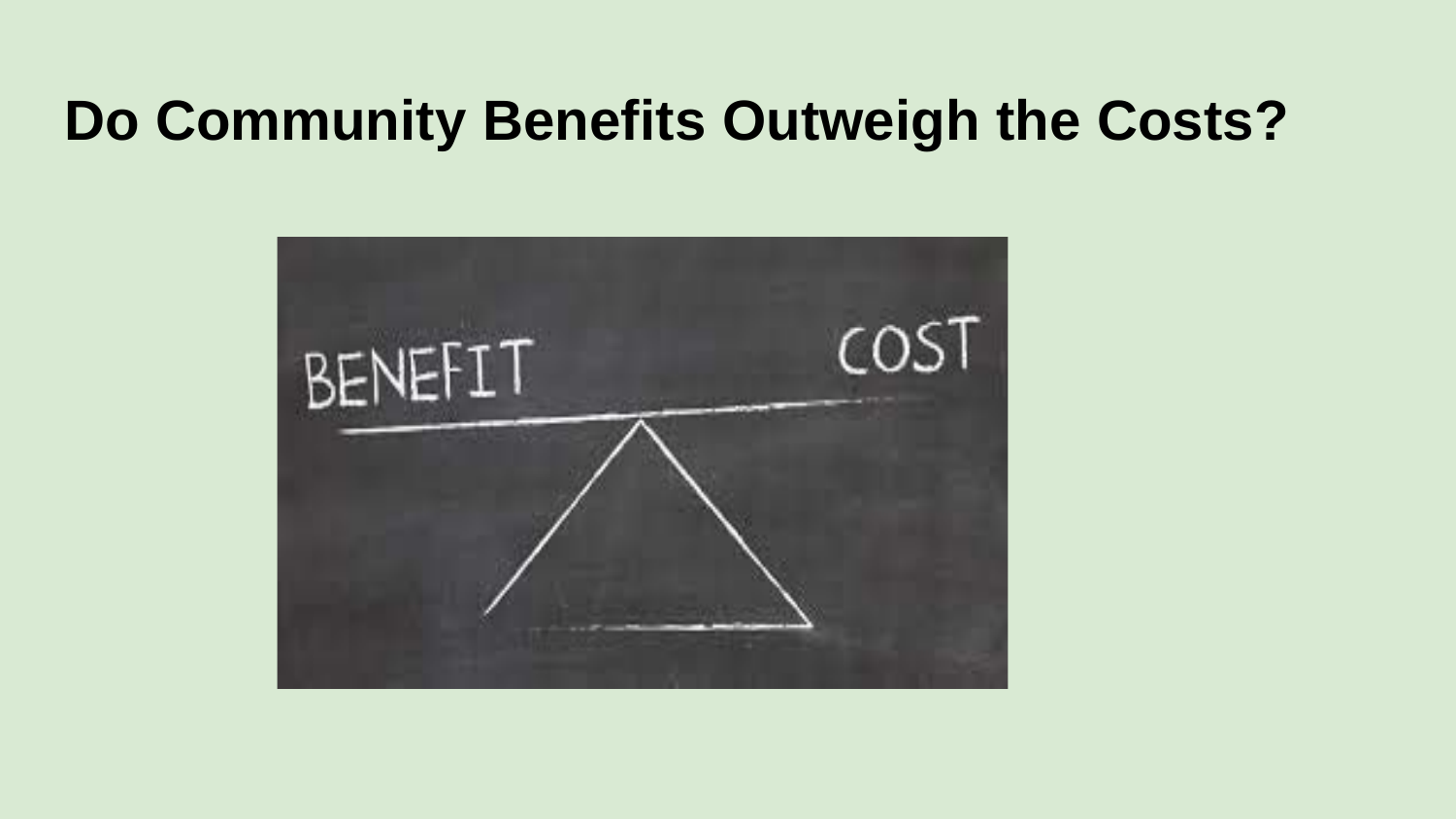## **How Effectively Do** *Your* **Assessments Measure Student Outcome Achievement?**

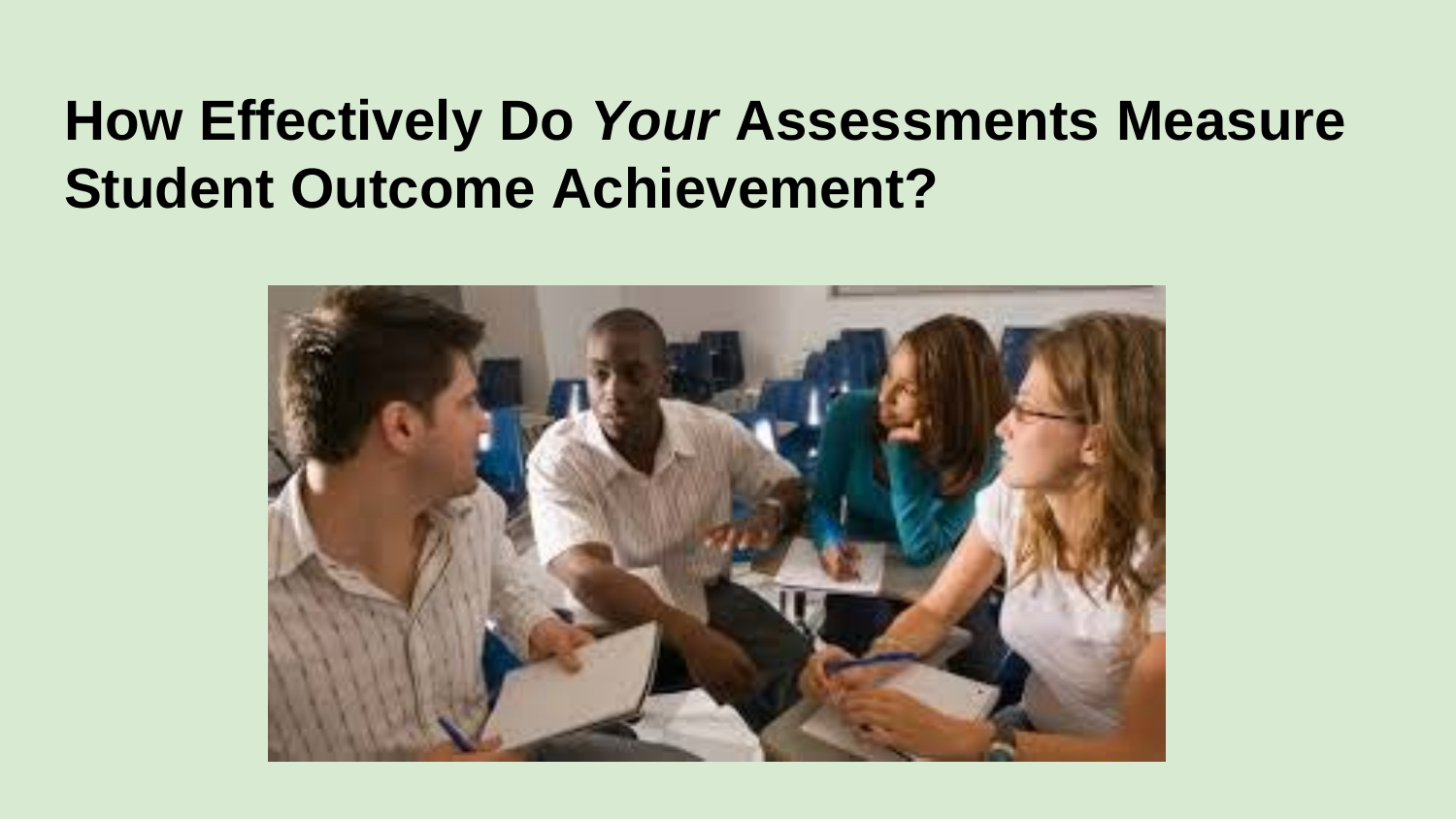### **Assessment Planning**

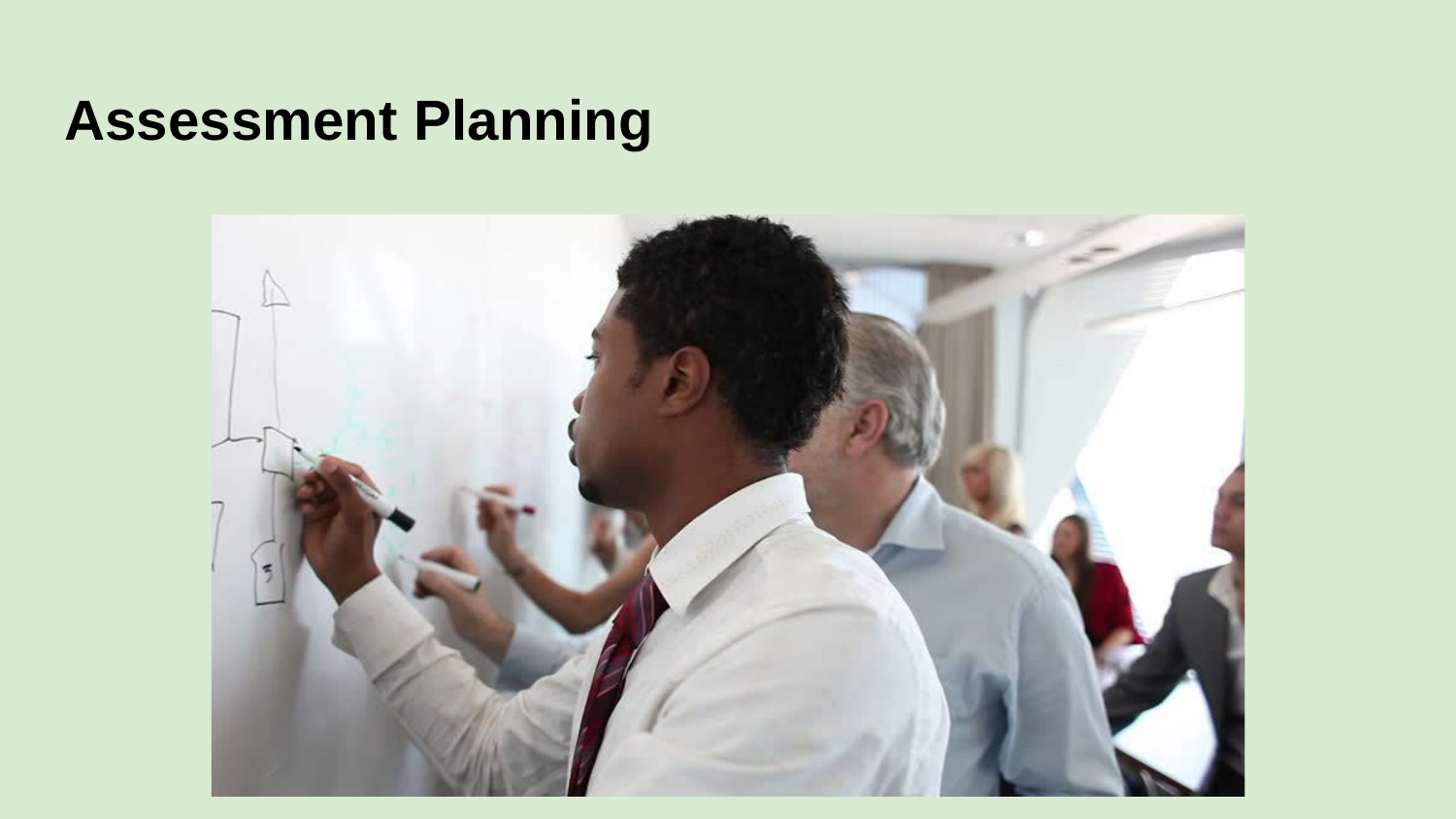## **"Not everything that counts can be counted."**

**--Albert Einstein**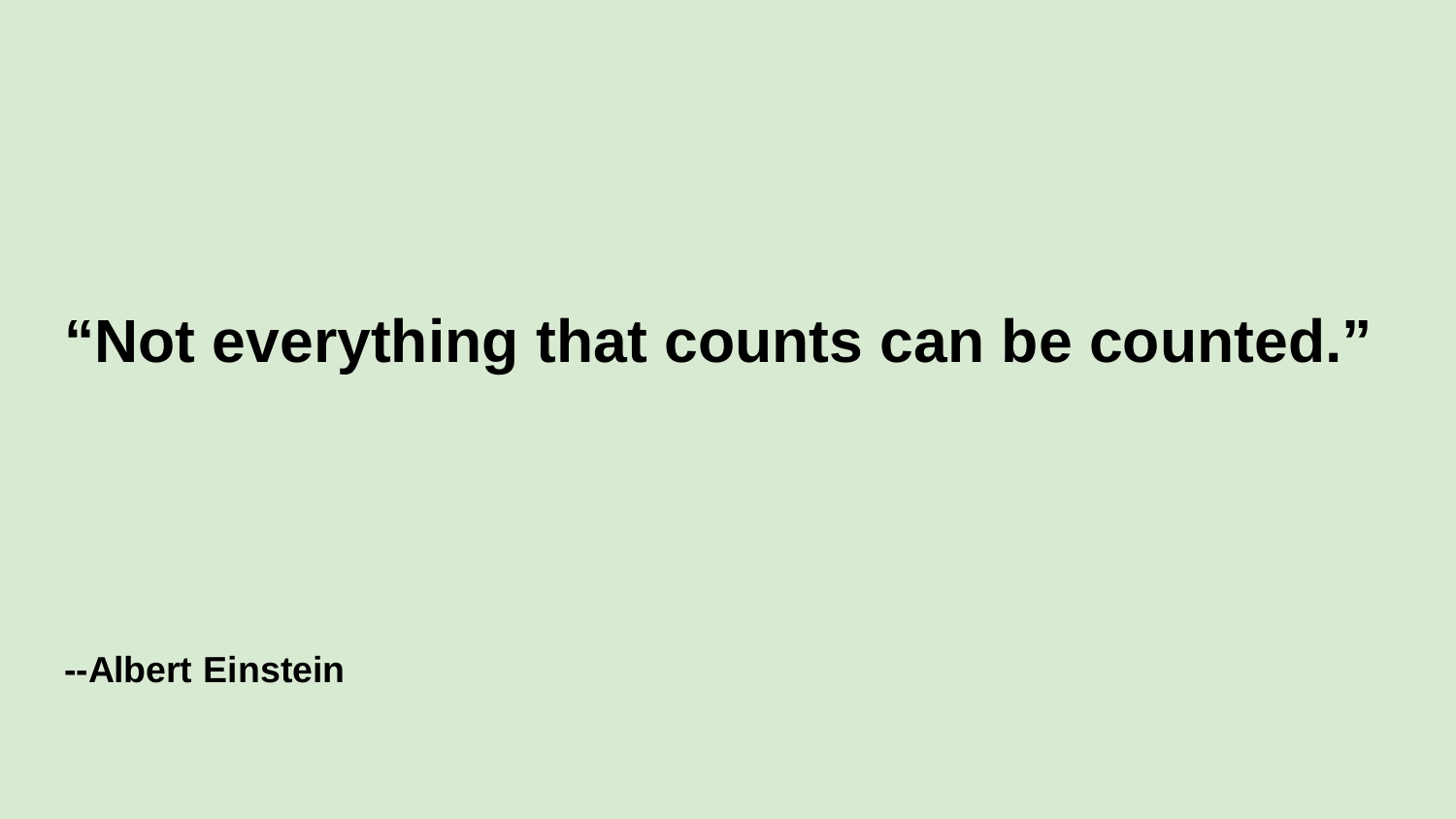## **"You'd be amazed at how much assessment you can get done if you have no life whatsoever."**

**--Ernest Cline**